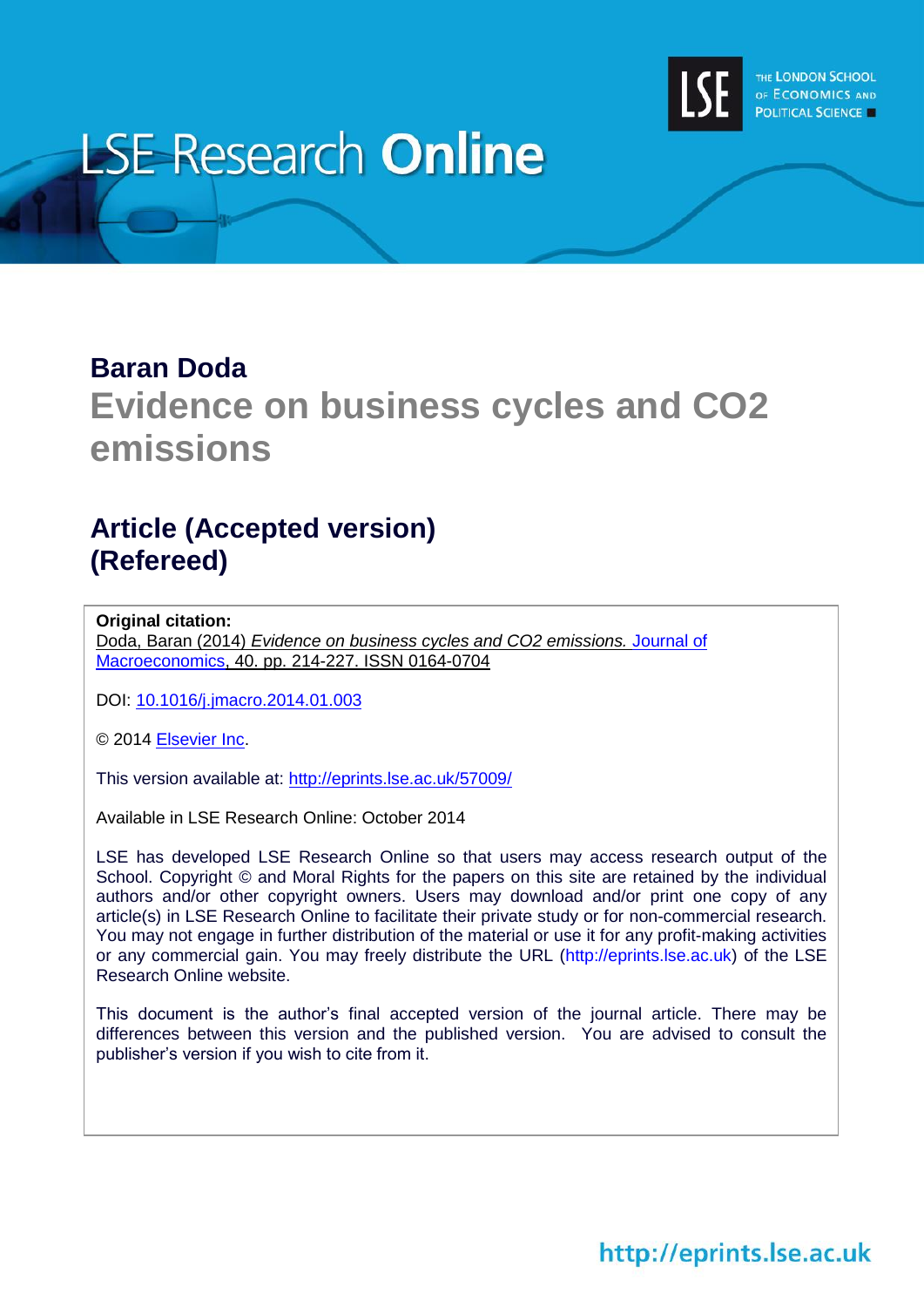# Evidence on Business Cycles and CO2 Emissions

Baran Doda1,<sup>∗</sup>

Grantham Research Institute on Climate Change and the Environment London School of Economics and Political Science Houghton Street, London WC2A 2AE, United Kingdom Email: L.B.Doda@lse.ac.uk

#### Abstract

 $CO<sub>2</sub>$  emissions and GDP move together over the business cycle. Most climate change researchers would agree with this statement despite the absence of a study that formally analyzes the relationship between emissions and GDP at business cycle frequencies. The paper provides a rigorous empirical analysis of this relationship in a comprehensive crosscountry panel by decomposing the emissions and GDP series into their growth and cyclical components using the HP filter. Focusing on the cyclical components, four robust facts emerge: 1) Emissions are procyclical; 2) Procyclicality of emissions is positively correlated with GDP per capita; 3) Emissions are cyclically more volatile than GDP; and 4) Cyclical volatility of emissions is negatively correlated with GDP per capita. These facts are potentially important for the calibration of theoretical models used to evaluate climate change mitigation policies.

Keywords: business cycle fluctuations, climate change,  $CO<sub>2</sub>$  emissions

#### 1. Introduction

Most climate change researchers have the intuition that  $CO<sub>2</sub>$  emissions and GDP move together as economic activity expands and contracts. While this intuition is confirmed in a few studies of individual OECD members, to the best of my knowledge there exists no paper which systematically studies the cyclical properties of emissions in a comprehensive panel of countries. A key benefit of a deeper understanding of the relationship between emissions and GDP at business cycle frequencies is that it allows us to think about climate change mitigation policies in a broader macroeconomic context.

Motivated by the gap in the literature, this paper provides a simple, rigorous and consistent analysis of the cyclical properties of emissions in a cross-country panel. Specifically, I decompose the observed emissions and GDP series into growth and cyclical components using the Hodrick-Presscott (HP) filter, and focus on the filtered series. Four facts emerge from this analysis:

<sup>∗</sup>Corresponding author

<sup>&</sup>lt;sup>1</sup>I have benefitted from comments by Alex Bowen, Antoine Dechezleprêtre, Sam Fankhauser, Hoseok Kim, Aiden Selsick and an anonymous referee. The usual disclaimer applies. Financial support from the Global Green Growth Institute, the Grantham Foundation for the Protection of the Environment, as well as the Centre for Climate Change Economics and Policy is gratefully acknowledged. Preprint submitted to Journal of Macroeconomics January 30, 2014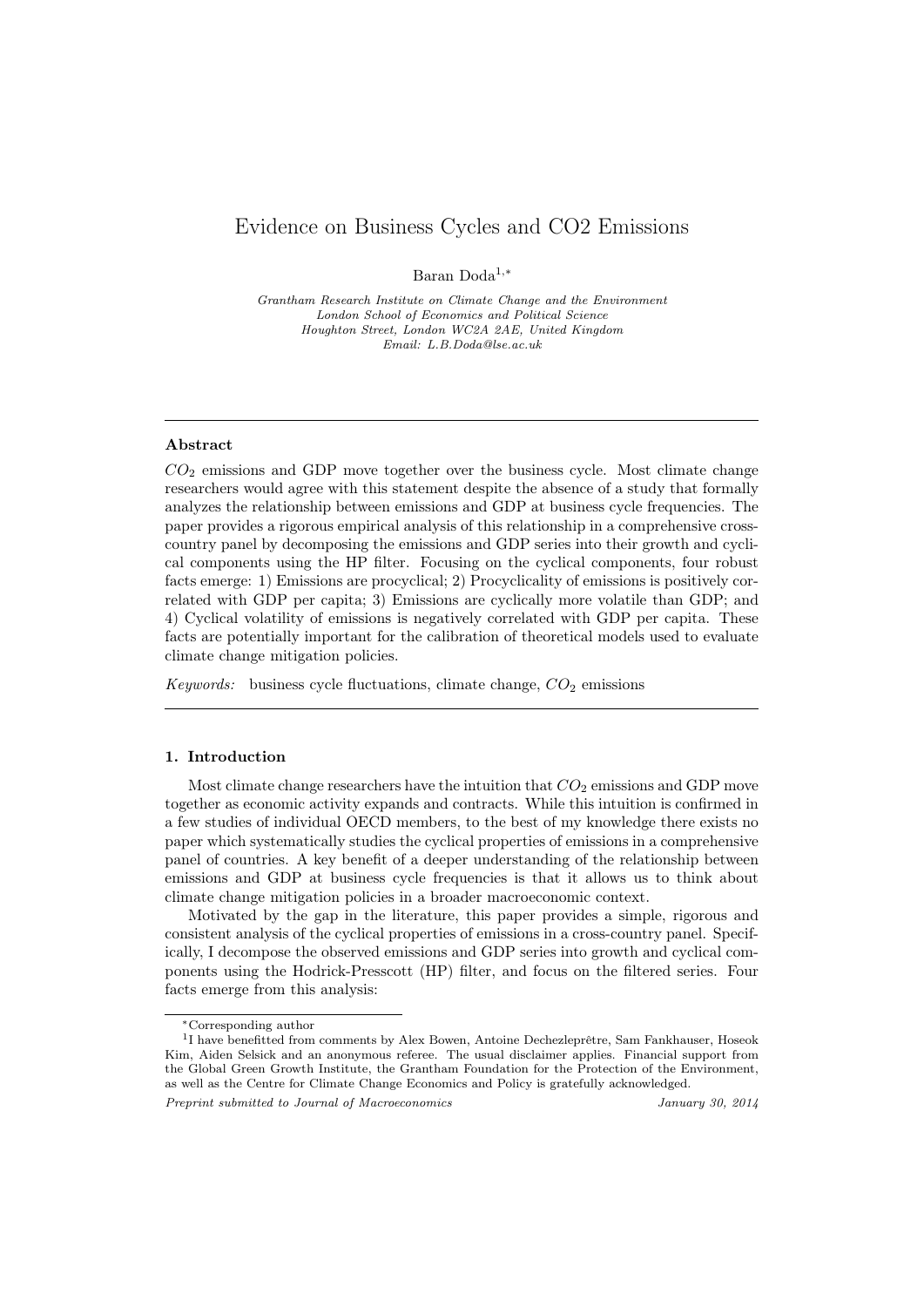- 1. Emissions are procyclical in a typical country.
- 2. Procyclicality of emissions is positively correlated with GDP per capita across countries.
- 3. Emissions are cyclically more volatile than GDP in a typical country.
- 4. Cyclical volatility of emissions is negatively correlated with GDP per capita across countries.

Fact 1 confirms the intuition of most climate change economists that emissions are procyclical. Making use of the terminology from the real business cycle literature, emissions are said to be procyclical in this context if there is a positive correlation between the cyclical components of emissions and GDP, i.e.  $\rho_{ev} > 0$ . In other words, procyclicality implies that emissions are above trend during booms and below it during recessions. While fact 1 is about the sign of  $\rho_{ey}$  in a given country, fact 2 focuses on how the magnitude of  $\rho_{ey}$  varies with GDP per capita across countries. Specifically, fact 2 establishes that the cross-country correlation between  $\rho_{ey}$  and  $GDPpc_{2009}$  is positive. Put differently, emissions and GDP are more tightly coupled at business cycle frequencies in countries which have a higher GDP per capita in 2009.

Facts 3 and 4 concern the cyclical volatility of emissions measured by the standard deviation of the series. In fact 3, I show that the cyclical volatility of emissions is greater than that of GDP in most countries, i.e.  $\sigma_e > \sigma_y$ . It is relatively well established and understood that economies become more stable as they become richer. Fact 4 demonstrates that the phenomenon is valid in the case of emissions as well by establishing that cyclical volatility of emissions and GDP per capita in 2009 are inversely related. Taken together these facts have potentially important implications for the calibration of theoretical models as well as the volatility of prices and allocations in emissions trading schemes around the world.

This is an empirical paper, and a theory of emissions determination over the business cycle is beyond its scope. However, it does have potentially significant implications for the theoretical analysis of the emissions-GDP relationship in environments featuring business cycle fluctuations.<sup>2</sup> Two recent theoretical papers push the research frontier precisely along this dimension. The main focus of Heutel [16] is how optimal abatement policies respond to business cycle fluctuations induced by shocks to total factor productivity. After demonstrating the higher volatility and procyclicality of emissions in the US, the author studies the optimal emissions mitigation policy in a calibrated dynamic stochastic general equilibrium (DSGE) model. His model implies that optimal policy dampens the procyclicality of emissions.<sup>3</sup>

A number of similarities and differences in the empirical sections of Heutel [16] and the current paper are noteworthy. Heutel [16] also uses the HP filter and finds that US emissions are procyclical. However, he stops short of extending the analysis beyond the US. Moreover, his results are sensitive to the elasticity of emissions with respect to output, a parameter closely related to the procyclicality and relative volatility of emissions studied in this paper. As I argue below, the variation in the calibration target for this parameter makes it hard to contemplate what his model would prescribe for policy in countries other than the US.

<sup>2</sup>See Fischer and Heutel [14] for a review.

<sup>3</sup>For a similar model which includes environmental shocks in addition to productivity shocks, see Angelopoulos et al. [3].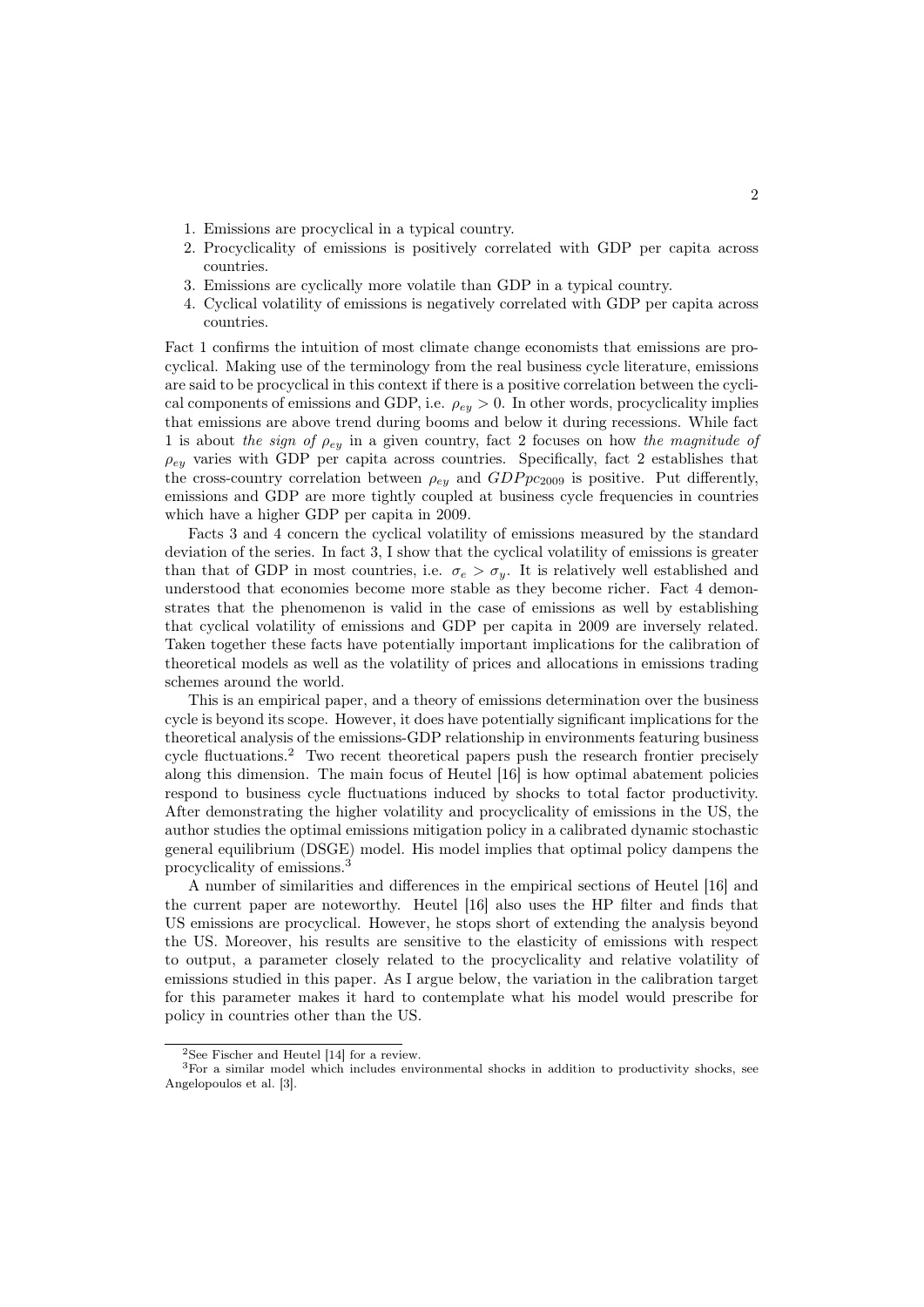Whereas the focus is on optimal mitigation policy in Heutel [16], Fischer and Springborn [15] study the implications of alternative policy instruments (i.e. a cap, a tax or an intensity target) on levels and volatilities of macroeconomic variables in a real business cycle environment. The authors find that all policies imply a reduction in the levels of consumption and output for a given emissions reduction target but that the extent of the decline is the smallest under the intensity target.<sup>4</sup> While the intensity target achieves a given emissions reduction at minimum welfare cost, it also implies greater volatility for consumption, emissions and output than the cap. Indeed, the volatilities of all variables are lower under the cap relative to no policy, tax or intensity target. I come back to this matter in section 5.

There exists a large and related literature on the environmental Kuznets curve relationship as applied to the case of  $CO<sub>2</sub>$  emissions. The central theme in this literature is to confirm or contradict the existence of an inverse-U relationship between per capita emissions and GDP. Early results, e.g. Holtz-Eakin and Selden [18] and Schmalensee et al. [26] find evidence in favor of a carbon Kuznets curve while more recently Aldy [2] and Wagner [30], among others, present evidence to the contrary, and cast doubt on the validity of the econometric techniques previously used. The difference between the current paper and the literature on this topic is my explicit focus on the behavior of emissions and GDP over the business cycle. In other words, whereas the carbon Kuznets curve literature is concerned with the relationship between the levels of emissions and GDP in the long run, the current paper studies the relationship between the cyclical components of emissions and GDP at business cycle frequencies.

Similarly, Stefanski [27] studies the effect of structural transformation on a country's emissions and energy intensity profiles. His paper empirically establishes that in a typical country emissions intensity follows a hump-shaped pattern while energy intensity is broadly declining. He then uses a two sector general equilibrium model with endogenous fuel switching to account for these observations. Stefanski [27] also uses the HP filter to decompose the emissions and GDP series into their growth and cyclical components. Whereas his goal is to analyze and explain the relationship between the growth components of the series over long periods of time, the current paper studies the relationship between the cyclical components of the same series.

An older and large empirical literature dating back to Kraft and Kraft [21] and reviewed in Payne [24] studies the direction of the causal relationship between output and energy consumption. These studies employ various time series econometric techniques to identify the direction of causality between output and energy. The results are varied by geographical and temporal coverage of the samples, and the econometric methodology used.

While most papers in this literature have a long run focus, at least three studies which use monthly US data concentrate on the business cycle horizons. Erol and Yu [13] uses frequency domain techniques to find that energy consumption responds positively to industrial production. Similarly, Thoma [28] shows that changes in macroeconomic conditions cause significant changes in electricity consumption, particularly in the commercial and industrial sectors. Narayan et al. [23] uses a simple model in the Keynesian

<sup>4</sup>These reductions are not surprising because policy imposes a restriction on a productive input. Whether policy intervention is optimal or not cannot be evaluated in Fischer and Springborn [15] because damages from emissions are not modeled.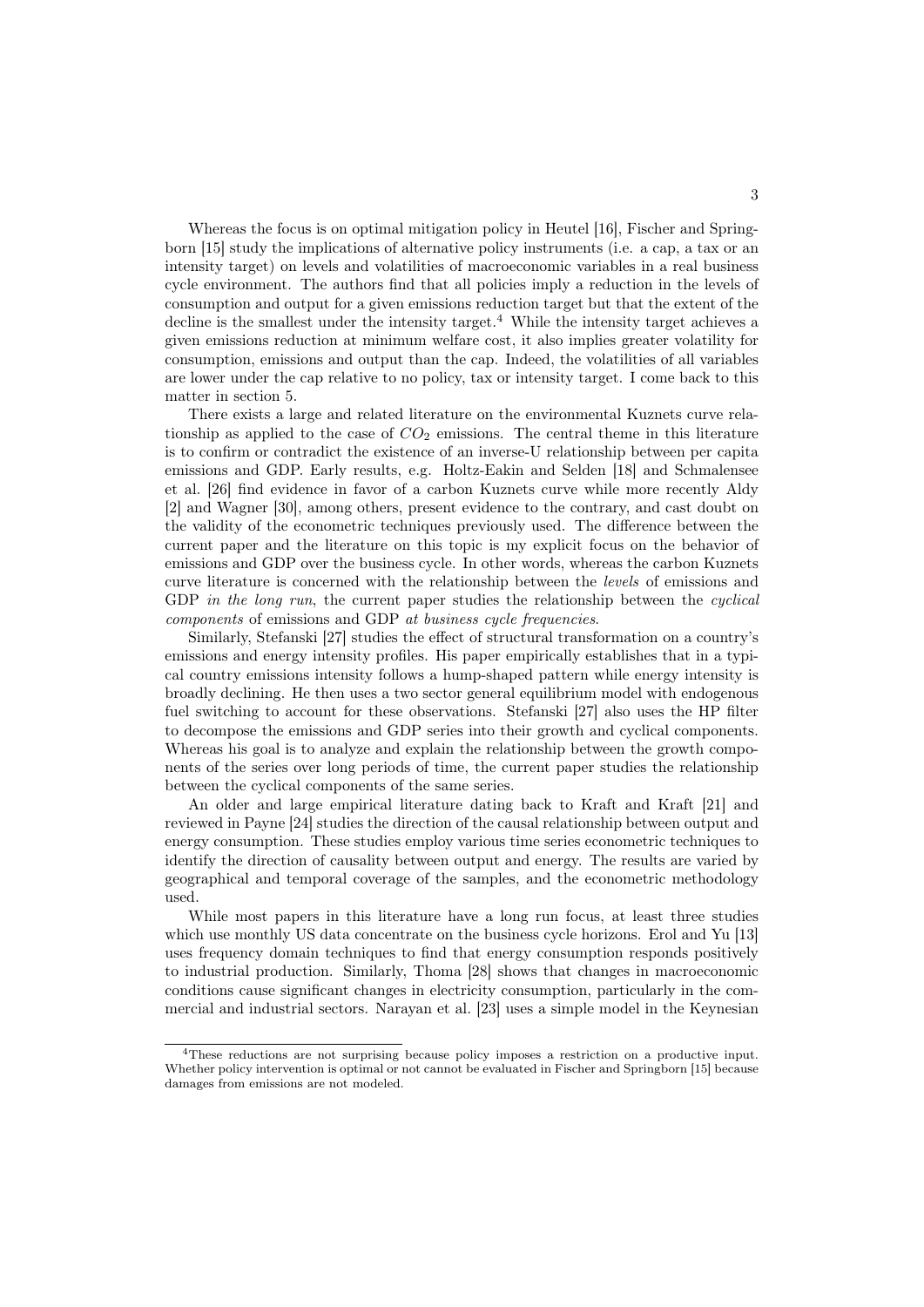tradition to argue that permanent shocks explain most of the variation in energy consumption and output. All three papers are consistent with fact 1 of the current paper regarding the positive correlation between emissions and GDP. However, it should be noted that the link between energy and emissions can be far from clear because countries differ greatly in the share of fossil fuels in the total primary energy supply.

Kim and Loungani [19] also studies the relationship between output and energy, but does so using a real business cycle approach. The paper's strategy is to solve and simulate a DSGE model featuring total factor productivity and energy price shocks. The authors report that when the model is calibrated to the US, output and energy consumption are positively correlated and energy consumption is more volatile than output. These results are very similar to facts 1 and 3 of the current paper.

Bowen et al. [6] deals with a related but different matter: the emissions implications of the financial crisis of 2007-8 and the unusually large recession it triggered. It anticipates the central research question of the current paper by including a brief discussion of the relationship between the first-differenced GDP and  $CO<sub>2</sub>$  emissions series for the world and the US. The positive correlation the authors report is entirely consistent with fact 1. However, the geographic coverage of their sample is limited and their attention focuses on first-differenced series only.

The rest of this paper is organized as follows. In Section 2 I describe the data sources and the filter employed to decompose the raw data into growth and cyclical components. Section 3 establishes four facts about emissions. I undertake an extensive robustness analysis in Section 4 and present some corroborating evidence from long time series for a smaller set of countries. I discuss the implications of my results and conclude in Section 5.

#### 2. Data and methods

 $CO<sub>2</sub>$  emissions, GDP and GDP per capita are the key variables of interest in this paper. Hereafter, their natural logarithms are denoted  $EMIS_{it}$ ,  $GDP_{it}$  and  $GDP_{i}$ where subscripts i and t indicate country and year respectively.  $EMIS_{it}$  is from Boden et al. [5] at the Carbon Dioxide Information Analysis Center (CDIAC) of Oak Ridge National Laboratory in the US, which maintains one of the most reliable, comprehensive and current databases with long time series for  $CO<sub>2</sub>$  emissions for all countries of the world. While the main database contains observations up to and including 2009, preliminary estimates for several emitters are also available for 2010 and 2011. I include these in my sample.  $EMIS_{it}$  is expressed in thousand metric tons of carbon.  $GDP_{it}$  and  $GDP_{i}$ are drawn from the January 2013 version of the Conference Board [11] Total Economy Database, which provides data from 1950 onwards for most countries in the world. Both  $GDP_{it}$  and  $GDP_{i}$  are in 1990 US\$ which are converted using Geary-Khamis PPPs.

By combining information from these sources, I construct a core sample consisting of 122 countries for whom contiguous data on  $CO<sub>2</sub>$  emissions and GDP exist for all or some of the period covering 1950-2011. The result is an unbalanced panel of 81 countries with data for 60 years or more and 100 countries with data for 40 years or more. Those with less than 40 years of data are primarily ex-communist countries. Table 9 in the Appendix provides more detailed information about the countries in the core sample.

There are also other data sources for emissions such as the Climate Analysis Indicators Tool (CAIT) of the World Resources Institute [31] and the Emissions Database for Global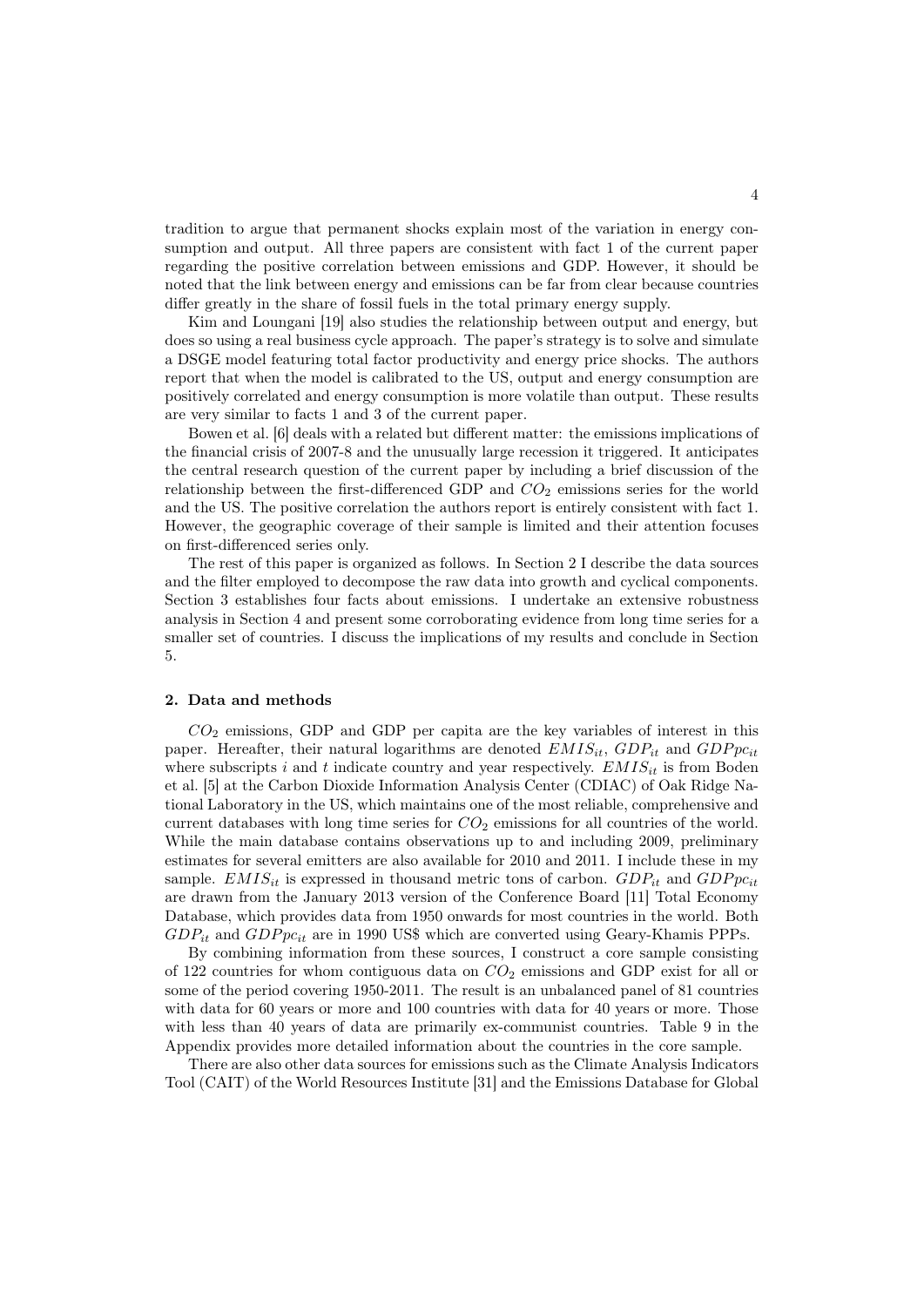Atmospheric Research (EDGAR) of the European Commission and the Netherlands Environmental Assessment Agency, EC-JRC/PBL [12]. CAIT provides  $CO<sub>2</sub>$  emissions data for a large group of countries until 2008, whereas EDGAR has  $CO<sub>2</sub>$  emissions data for 1970-2008. I use data from these two sources to validate the results I obtain with CDIAC data. Furthermore, EDGAR also provides time series for greenhouse gases such as  $CH<sub>4</sub>$ and  $N_2O$  emissions. Moreover, it is possible to extend the time series coverage of the core data set at the cost of losing substantial international coverage. Specifically, longer time series on GDP for select countries are available from Maddison [22] so that for a group of 23 countries there is contiguous emissions and GDP data for more than 100 years. I use data obtained from these sources for the robustness checks in Section 4.

A relatively novel aspect of the current paper's approach to emissions is that I decompose the observed time series into growth and cyclical components using the HP filter. It should be noted that the use of the HP filter to identify business cycles is not without its critics. See in particular Canova [8] and a response to it in Burnside [7]. In the current paper, I give the HP filter default status because as Ravn and Uhlig [25] observes, the HP filter 'has become a standard method for removing trend movements in the business cycle literature' and also because 'it has withstood the test of time and the fire of discussion remarkably well.' This approach allows me to abstract from potentially different and time varying growth trends in emissions and GDP, and focus on the movements of these variables about their growth trend at business cycle frequencies. Clearly, the results may then be sensitive to the filter employed. To this end, I also report results from three other filters often used in the business cycle literature: first order differencing, the band pass filter and the random walk band pass filter. As shown in the Section 4 below, the central results are not different when alternative filters are used.

Table 1 provides the key for the variables and statistics that are used in establishing the stylized facts about emissions. The lower case variables  $emis_{it}$  and  $gdp_{it}$  denote the cyclical components of emissions and GDP obtained using the HP filter. These two series enter into the computation of a number of summary statistics. Specifically,  $\rho_{ey}^i$  is the correlation coefficient between  $emis_{it}$  and  $gdp_{it}$  in country i. Similarly,  $\sigma_e^i$  and  $\sigma_y^i$  are the standard deviations of the two time series, whereas  $\sigma_{rel}^i$  is the ratio of the two. With 122 countries in the sample, there are 122 of each of  $\rho_{ey}^i$ ,  $\sigma_e^i$ ,  $\sigma_y^i$  and  $\sigma_{rel}^i$ , i.e. one per country.

#### $<$  Insert Table 1 around here. $>$

Two key conclusions of the current paper are about the association between these statistics and GDP per capita at a point in time. In particular, I identify broad patterns across countries by computing the correlation coefficient between  $\{\rho_{ey}^i, \sigma_e^i, \sigma_{rel}^i\}$  and GDP per capita in 2009. For example, if the cross-country correlation of  $\rho_{ev}$  and  $GDPpc_{2009}$ series is positive, i.e.  $\rho(\rho_{ey}, GDPp_{c2009}) > 0$ , then this paper's measure of cyclicality is greater in countries which have higher GDP per capita in 2009.

In order to illustrate the mechanics of the HP filter and to provide some intuition regarding the statistics discussed in the rest of this paper, I use the US as an example. The left panel of Figure 1 illustrates the natural logarithms of the emissions and GDP series, as well as the growth component extracted using the HP filter for each series.

Denoting the data to be filtered by  $y_t$  and its growth and cyclical components by  $g_t$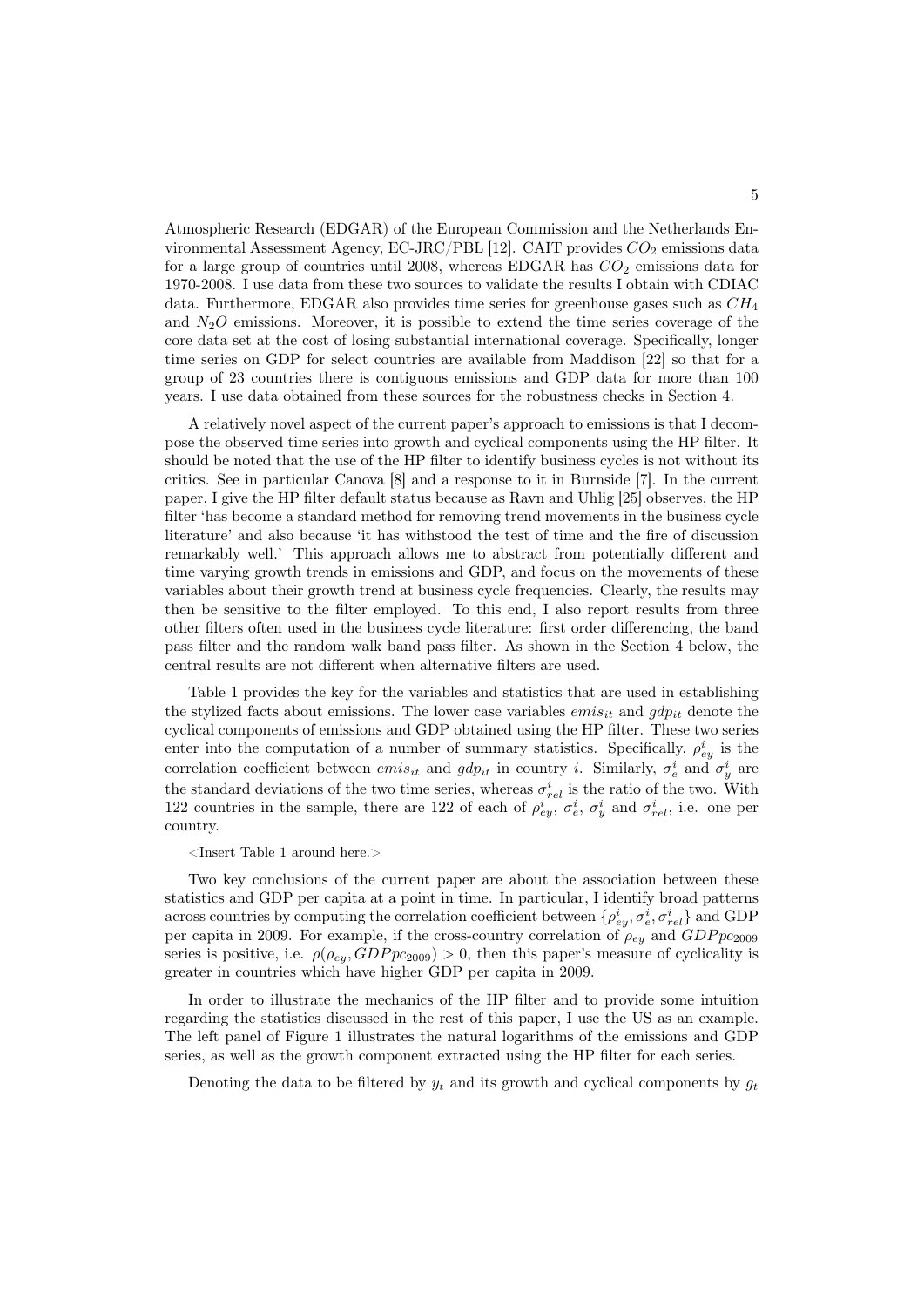and  $c_t$ , the HP filter solves the following optimization problem for each series:

$$
min_{\{g_t\}} \left\{ \sum_{t=1}^T c_t^2 + \lambda \sum_{t=1}^T \left[ (g_t - g_{t-1}) - (g_{t-1} - g_{t-2}) \right]^2 \right\} \qquad subject\ to
$$

$$
y_t = g_t + c_t
$$

$$
y_t, \lambda \ given
$$

where  $\lambda$  is a penalty parameter as described in more detail in Hodrick and Prescott [17]. It is set to 6.25 as recommended for use with annual data by Ravn and Uhlig [25].

The right panel of Figure 1 illustrates the scatter plot of cyclical components of emissions and GDP, i.e.  $c_t = y_t - g_t$  for each series. A positive correlation between the series is apparent in the figure. This observation is confirmed by the statistic  $\rho_{ey}^{us} =$  $\rho(emis, gdp) = 0.725$  with a p-value of the test that it is zero less than 1%. Since  $\rho_{ey}^{us} > 0$ US emissions are said to be procyclical. The cyclical volatility of emissions is given by the standard deviations of *emis* and gdp which are  $\sigma_e^{us} = 0.019$  and  $\sigma_y^{us} = 0.014$ . As a result,  $\sigma_{rel}^{us} = 1.398$ . In other words, the US emissions are cyclically more volatile than GDP.

I carry out identical calculations for other countries in the sample, which allows me to construct a cross-sectional data set summarizing the business cycle properties of emissions. I use the resulting cyclicality and volatility statistics to look for patterns across countries. Specifically, in the next section I report the linear association of these statistics with real GDP per capita in 2009.

Three final remarks are in order before a discussion of the empirical results. The first remark is about the data resolution along the time dimension. The business cycle statistics reported below are based on annual rather than quarterly data. It would have been preferable to undertake the analysis of this paper with quarterly data, however, emissions data at this frequency are not available.<sup>5</sup> An additional complication with quarterly data is that series need to be seasonally adjusted prior to filtering, adding a new layer of processing which is not necessarily innocuous for the results.

The second remark relates to the full and restricted samples for which I report results separately. The full sample is made up of the 122 countries whose emissions and GDP data are contiguous in the databases and includes OPEC countries, where emissions and GDP are particularly volatile, as well as ex-communist countries, where relatively few observations are available to compute business cycle statistics. Restricting the sample to non-OPEC countries which have more than 20 years of data reduces the sample size to 89.<sup>6</sup> Below I highlight the cases where the restriction has implications for the results.

Finally, where it does not lead to confusion, I suppress country and time indices in what follows to avoid clutter. In establishing facts 2 and 4, I use GDP per capita in 2009. As shown in Section 4 the choice of 2009 is innocuous.

<sup>&</sup>lt;sup>5</sup>See van Rossum and Schenau [29] for a discussion of  $CO<sub>2</sub>$  emissions measurement at quarterly frequency in the Netherlands.

 $6$ For a list of countries which are not in the restricted sample, see Table 9 in the Appendix.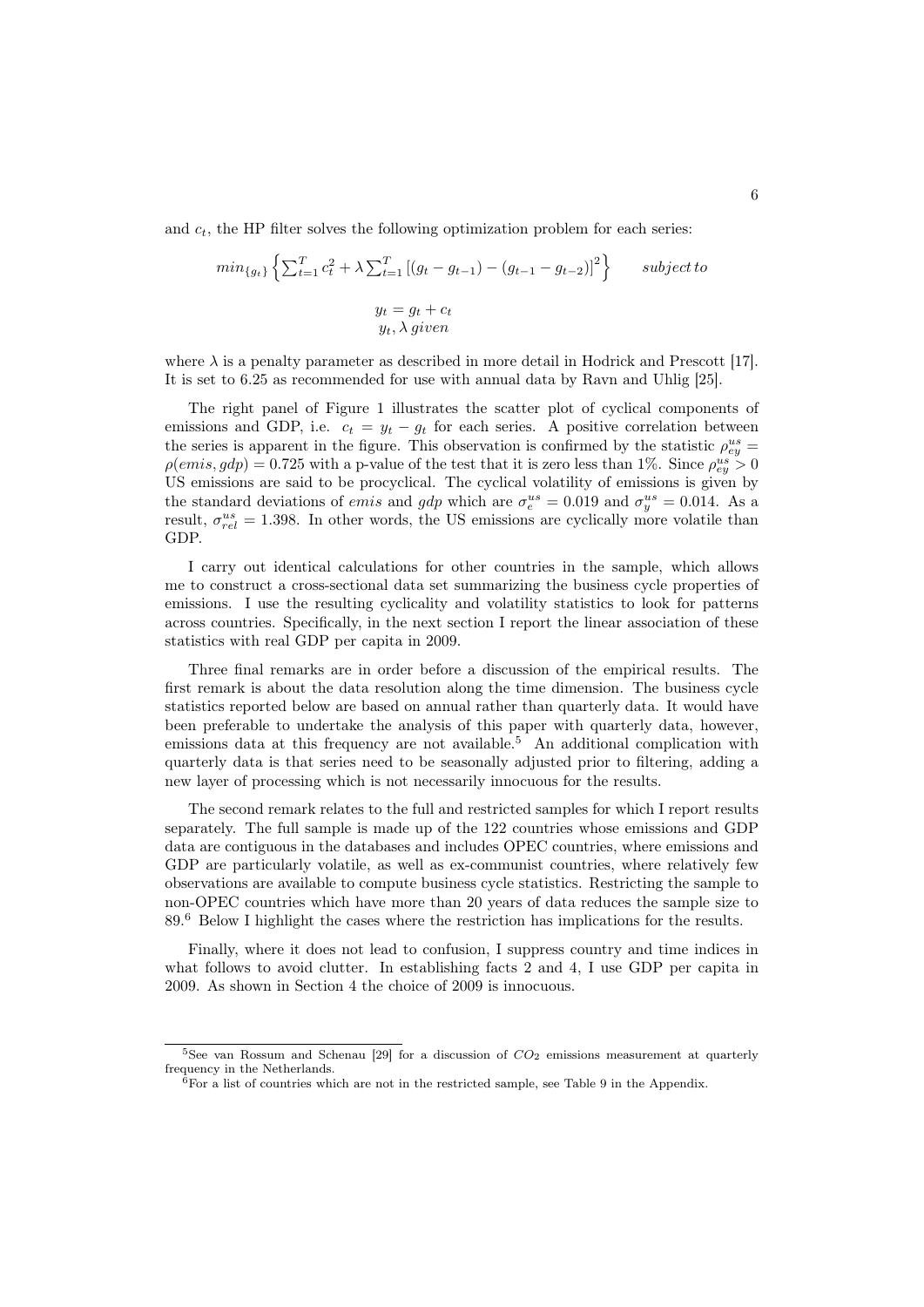#### 3. Four salient facts

Fact 1: Emissions are procyclical in a typical country.

Using the notation in Table 1 this fact can be formally stated as

 $\rho_{ey} = \rho(emis, gdp) > 0$ 

The summary statistics for the distribution of the correlation coefficient between the cyclical components of emissions and GDP across countries is given in Table 2. The average values of  $\rho_{eu}$  are similar in the full (0.297) and restricted (0.260) samples. The fact that these values are much smaller than the US (0.725) suggests that there is heterogeneity across countries in this aspect of the emissions-GDP relationship. Indeed,  $\rho_{ev}$ can vary between -0.305 and 0.824 but is positive for 107 of the 122 countries in the sample. In those 15 countries where emissions are countercyclical, the negative correlation coefficient is statistically significant only in the case of Cameroon. In addition, none of the countries with  $\rho_{ev} < 0$  is a major  $CO_2$  emitter on a global scale, with Venezuela, whose emissions in 2011 were just under 0.6% of global total, being the largest.<sup>7</sup>

<Insert Table 2 around here.>

That  $\rho_{ey}$  is positive is in line with most economists' intuition that emissions and GDP move together as the economy experiences business cycle fluctuations. It is also consistent with the evidence put forward in the studies reviewed above. What is important about this fact is that the procyclicality of emissions is a phenomenon which applies much more generally than in a couple of advanced countries where it was previously shown.

Fact 2: Procyclicality of emissions is positively correlated with GDP per capita across countries.

Fact 2 is a novel result about the cross-country correlation between the cyclical components of emissions and GDP,  $\rho_{ey}$ , and the level of GDP per capita in 2009,  $GDPpc<sub>2009</sub>$ . Formally, it can be expressed as

# $\rho(\rho_{eu}, GDP p_{C2009}) > 0$

Table 3 shows that this statistic is positive and significant in both the full (0.327) and restricted (0.359) samples. Figure 2 visually summarizes the data. Since Figure 3 and others that follow share a number of features, I explain this figure in detail.

Each country in the sample is indicated by its three letter code in either blue or red. The color blue identifies countries that are in the restricted sample while red is used for countries in the full but not the restricted sample. Recall that countries are in the full but not the restricted sample if they are members of OPEC or have fewer than 20 years of data for calculating the business cycle statistics. The regression line in the figure is drawn for the full sample and is statistically indistinguishable from the one obtained (not shown) by using the restricted sample.

<sup>7</sup>The full list of countries with countercyclical emissions is: United Arab Emirates, Bangladesh, Cameroon, Ghana, Hong Kong, Saint Lucia, Morocco, Malta, Niger, Qatar, Sudan, Senegal, Syria, Venezuela and Viet Nam.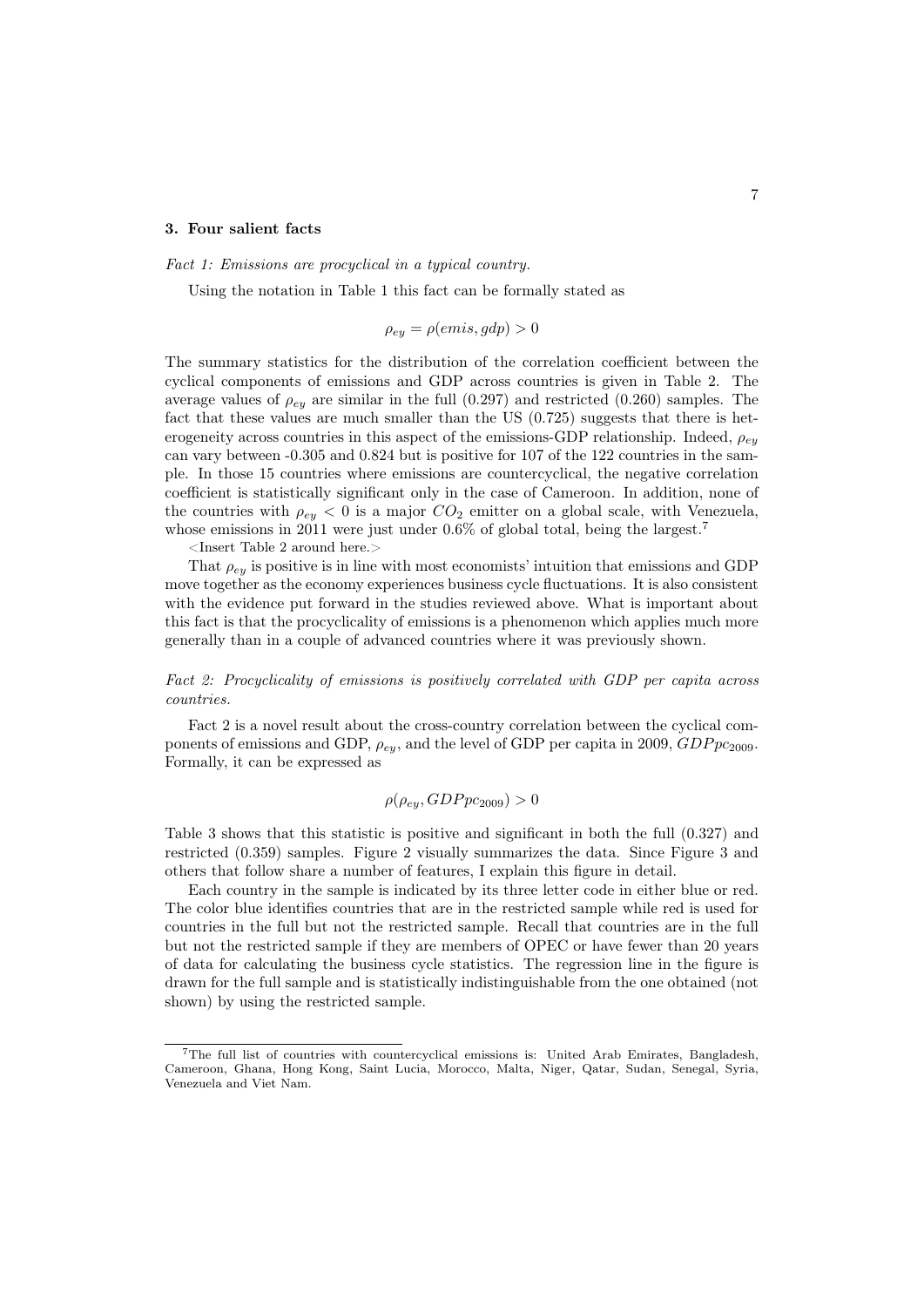What exactly does the positive correlation between correlation coefficients  $\rho_{ev}$  and GDP per capita mean?  $\rho(\rho_{ey}, GDPp_{c2009}) > 0$  suggests that in rich countries emissions and GDP are coupled relatively more tightly than in poor countries. In fact in the latter, emissions and GDP may be cyclically unrelated. This finding is not surprising when one considers observations from the relevant tails of the joint distribution of the two variables. The advanced management systems like just-in-time manufacturing and the sophisticated energy production and distribution systems in a country like Japan mean that the level of economic activity and energy demand are tightly linked. This stands in contrast to a country like Niger where value added in agricultural and mineral extraction sectors constitute a very large share of GDP and fluctuate significantly without necessarily having implications for energy demand.

#### Fact 3: Emissions are cyclically more volatile than GDP in a typical country.

Fact 3 is the analogue of fact 1 but focuses on the cyclical volatility of emissions. The main finding can be formally expressed as

$$
\sigma_{rel}=\frac{\sigma_e}{\sigma_y}>1
$$

Table 4 provides the summary statistics for the distribution of cyclical volatilities of emissions and GDP as well as their ratio in the full and restricted samples. In both samples, the cyclical component of emissions is on average about 3 times as volatile as the cyclical component of GDP. Not surprisingly, these business cycle statistics show less variation in the restricted sample. That said, even in the restricted sample, the relative volatility of emissions can be as high as 15.

Although  $\sigma_{rel} > 1$  for most countries, there are 5 countries for which the relative volatility of emissions is less than 1: Azerbaijan, Belarus, Croatia, Latvia and Russia. It is useful to point out that none of these countries are members of the restricted sample because they do not meet the criterion that the number of observations from which to calculate the business cycle statistics is greater than 20.

The fact that emissions are more volatile than GDP in a typical country can be consistent with a number of underlying mechanisms. For example, emissions-intensive sectors of the economy might be subject to exogenous shocks with a greater volatility than that of the shocks affecting the rest of the economy. Alternatively, this fact could emerge from the interaction of the decisions of economic agents in a way similar to how the consumption smoothing motive of standard real business cycle models generates an investment series which is substantially more volatile than output.

Finally, observe that  $\bar{\sigma}_e = 0.068$  and  $\bar{\sigma}_{rel} = 3.082$  in the restricted sample are much larger than their counterparts in the US, which are  $\sigma_e^{us} = 0.019$  and  $\sigma_{rel}^{us} = 1.398$ . Moreover, the standard deviations computed from the sample distributions of these statistics indicate substantial cross-country heterogeneity. This observation motivates fact 4.

### Fact 4: Cyclical volatility of emissions is negatively correlated with GDP per capita across countries.

Fact 4 is concerned with the systematic patterns in the relationship between the cyclical volatility of emissions and GDP per capita in 2009 across countries. In particular, it can be stated as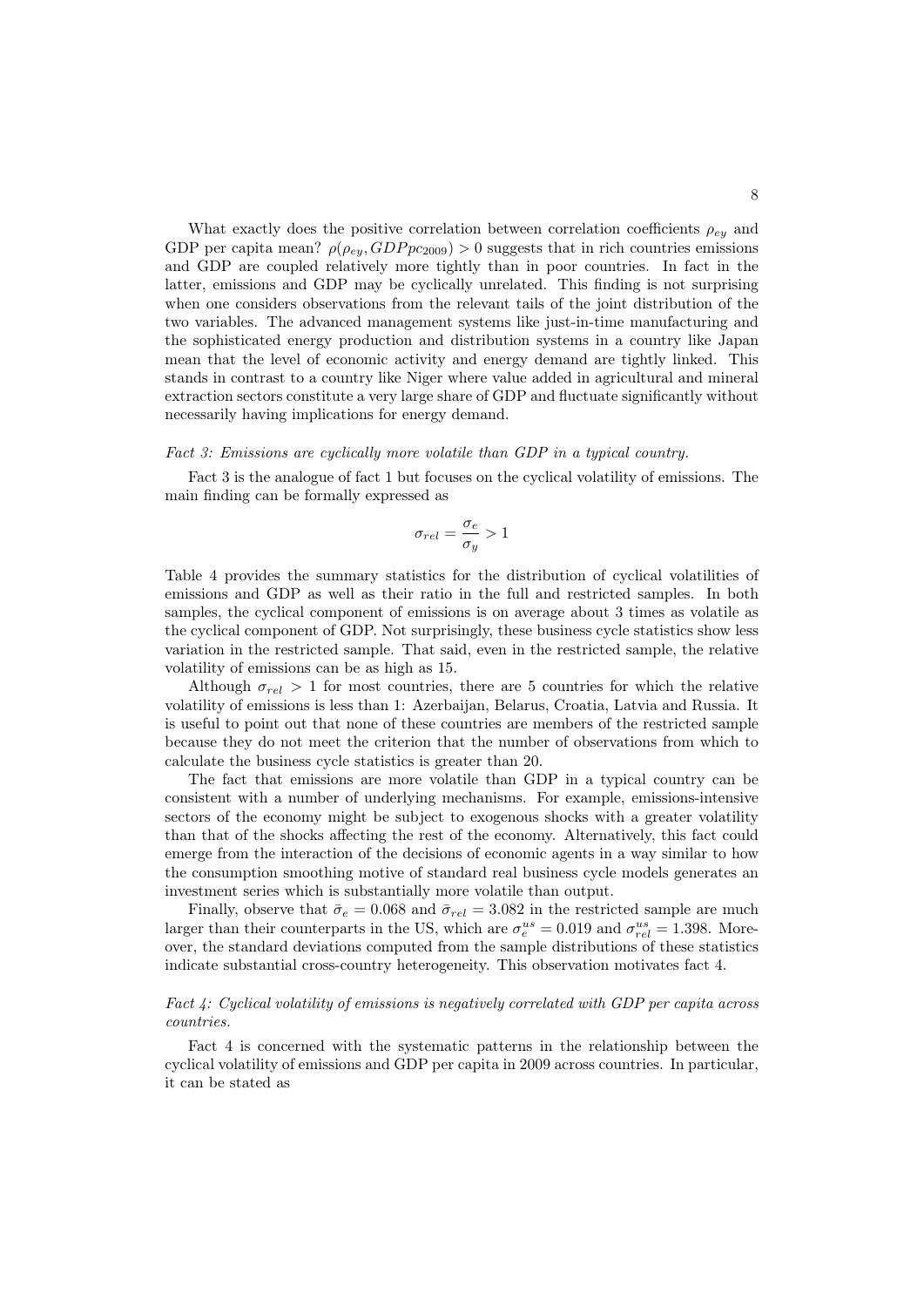# $\rho(\sigma_e, GDP p c_{2009}) < 0 \quad \& \quad \rho(\sigma_{rel}, GDP p c_{2009}) < 0$

In words, the richer a country, the less volatile its emissions tend to be both in absolute terms and relative to GDP. It is a well-established and studied fact that the amplitude of business cycles in richer economies are on average smaller.<sup>8</sup> Fact 4 demonstrates that this phenomenon is valid in the case of emissions as well. Moreover, fact 4 also provides evidence that the volatility of emissions declines more than the volatility of GDP as output per capita increases.

Table 5 and Figures 3 and 4 provide the data that support this fact. In particular, the top panel of Table 5 shows that the cross-country correlation between the cyclical volatility of emissions and GDP per capita in 2009 is negative and significant in both the full  $(-0.220)$  and restricted  $(-0.316)$  samples. While the statistic is negative in both cases, its magnitude is larger in the restricted sample, hinting that outliers might be driving the result. This is confirmed in Figure 3 where countries like the United Arab Emirates, Qatar, Cambodia, Iran and Cameroon exhibit extremely volatile emissions.

A natural question to ask in this context is whether  $\sigma_{rel}$  and  $GDPpc_{2009}$  are negatively correlated as well. The answer is affirmative and the statistics to this end are provided in the lower panel of Table 5. The negative and significant coefficient in both the full (-0.203) and restricted (-0.235) samples suggest that the cyclical volatility of emissions declines more than that of GDP as GDP per capita rises. Figure 4 demonstrates how the relative volatility of emissions and GDP per capital are related. Notice that even among the countries in the restricted sample there are a few outliers that might be driving the results. However, excluding the top and bottom 5% of the distribution of  $\sigma_{rel}$  and computing the correlation coefficient produces similar results.

This fact is novel and interesting. It has direct implications for the calibration of theoretical models such as those in Heutel [16] and Fischer and Springborn [15]. It is crucially important for the volatility of prices and allocations in emissions trading schemes around the world, including those already in existence in Europe and North America, as well as those soon to be implemented in Korea, and China.

#### 4. Robustness

In this section I perform a robustness analysis for the facts established above and report the results in Table 6. For ease of comparison, the facts of Section 3 are collected under the first column titled BM for benchmark. In columns (I)-(III), I investigate sensitivity with respect to alternative filters. The following three columns (IV)-(VI) report results by using data from alternative emissions data sources. Finally, in columns (VII) and (VIII) I compute the same statistics using  $GDPp_{c2005}$  and  $GDPp_{c1995}$ , rather than  $GDPpc<sub>2009</sub>$  as in the benchmark. To avoid clutter I provide statistics for the full sample only. At the end of this section, I also offer some corroborating evidence from long times series (i.e. minimum of 100 years of emissions or GDP data) available for a smaller sample of 23 countries.

<sup>8</sup>See, for example, Acemoglu and Zilibotti [1], Koren and Tenreyro [20] and Carvalho and Gabaix [9].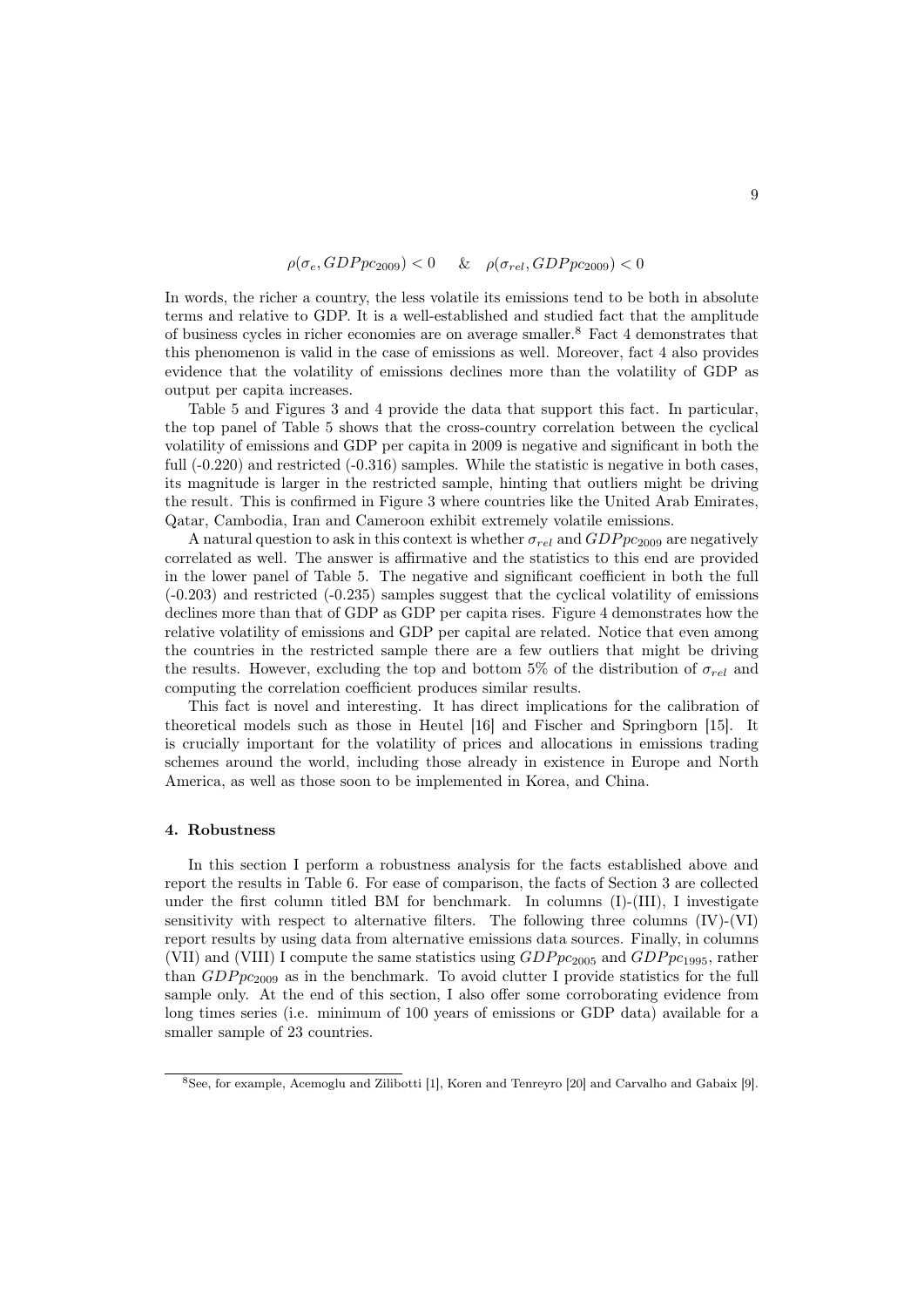$\langle$ Insert Table 6 around here. $>$ 

The statistics reported in Columns (I), (II) and (III) show that the benchmark results are not driven by the choice of HP filter. To show this, I perform the same calculations on first order differenced (FOD) data, then on data filtered using the band pass filter (BP) recommended by Baxter and King [4] and finally the random walk band pass filter (RWBP) recommended by Christiano and Fitzgerald [10]. In the latter two cases the minimum and maximum period of oscillation retained in the time series is set to the conventional values of 2 and 8 years. The results are virtually the same as those obtained by using the HP filter. Consequently, when I perform further robustness tests I only report statistics obtained using the HP filter.

In column (IV), I turn my attention to emissions data from another prominent source: CAIT. The temporal coverage of emissions data from CDIAC and CAIT mostly overlap with the exception that CAIT data is not available beyond 2008. As a consequence, I have 5976 country-year observations with which to compute the business cycle statistics, relative to 6286 observations in the benchmark.

Defining qualitatively identical as the absence of statistically significant sign differences across columns of Table 6, it is clear that the statistics computed from CAIT data have this property. A point to highlight with CAIT data relates to the correlation coefficient between the relative volatility of emissions and GDP per capita in 2009,  $\rho(\sigma_{rel}, GDPp_{C2009})$ , which is no longer significant. Put differently, I would not have observed an important dimension of fact 4 had I been restricted to using CAIT data only.

As stated in Section 2, the data in EDGAR starts in 1970. In other words, in EDGAR I have about 23 fewer years of observations for most countries resulting in 4272 countryyear observations to work with. The benefit of using data from this source is not only in validating the results from CDIAC but also in extending emissions coverage to  $CH_4$ and  $N_2O$ .<sup>9</sup> The results are *qualitatively identical* and similar to CAIT, although with greenhouse gas (GHG) data from EDGAR, there is no evidence that  $\rho(\sigma_{rel}, GDP p_{C2009})$ is significantly different from zero.

The final two columns of the table, (VII) and (VIII), report the results when the reference years for GDP per capita are 2005 and 1995, respectively. The results are qualitatively identical and similar in magnitude. This is not surprising since most countries' rankings in the cross-country distribution of GDP per capita are quite persistent.

The main message from Table 6 is that Facts 1-4 are not driven by the type of time series filter or the source of emissions data used to calculate them. The significance of the negative correlation coefficient between the relative volatility of emissions and GDP per capita disappears with data from CAIT and GHG data from EDGAR. However, the point estimate continues to be negative in both cases. Consequently, the loss of significance is likely due to the scarcity of data available to compute this statistic.

Another way to look at the relationship between emissions and GDP is to focus on the countries with long time series data on both emissions and GDP. Specifically, I study those 23 countries for which there exist at least 100 years of data and calculate  $\rho_{eu}$ ,  $\sigma_{e}$ and  $\sigma_{rel}$ . The results for individual countries are provided in Table 7 of the appendix.

<sup>&</sup>lt;sup>9</sup>The emissions data behind column (VI) is the total of  $CO_2$ ,  $CH_4$  and  $N_2O$  emissions expressed in tons of  $CO<sub>2</sub>$  equivalent.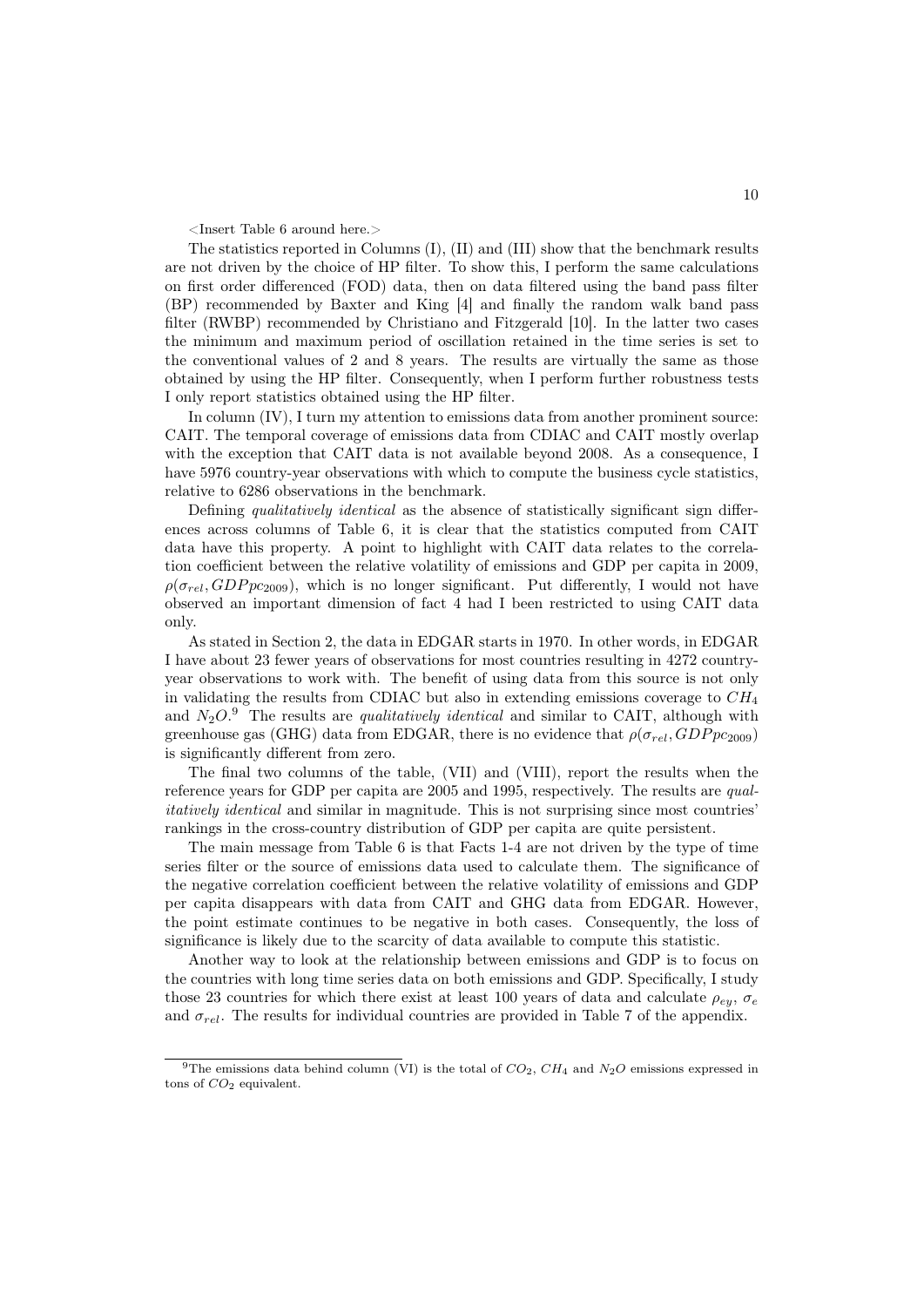For all countries other than India emissions are procyclical, and in the case of India the negative correlation coefficient is not statistically significant. With long time series,  $\sigma_{rel} > 1$  for every country in the sample. The mean values for the cyclicality and relative volatility statistics are  $\bar{\rho}_{ev} = 0.328$  and  $\bar{\sigma}_{rel} = 3.090$ , which are close to those in Tables 2 and 4. To the extent that emissions and GDP data are reliable when one goes back more than a century in history, these results suggest that Facts 1 and 3 are valid in long time series data.

It is not straightforward to replicate the analysis that results in Facts 2 and 4 with this sample of countries primarily because most of the countries with long time series data are currently rich countries and have undergone important structural transformation over the past 100+ years. Furthermore, unlike the post-1950 data in Section 3, the relative rankings of the countries over this long sample period change substantially.

There is, however, another way the long time series sample can be informative, especially for Facts 2 and 4. In particular, most of the countries undergo a process of sustained economic development over the sample period. Therefore, an individual country's experience earlier in its economic history compared with its experience more recently as a richer country can reveal pertinent information, while holding a host of country specific factors constant.

In order to undertake this analysis one must make somewhat arbitrary assumptions regarding two issues. First, one must identify a boundary period before which a country is deemed to be poor. Second, one must take a stand on how to deal with the two World Wars as well as the Great Depression, which have profound implications for GDP and emissions. I attempt to address both issues simultaneously by focusing on three periods: pre-1914, post-1960 and the period in between.

For a given country I consider pre-1914 data as the poor period. I further assume that by 1960 the most significant effects of the two World Wars and the Great Depression on GDP and emissions have died down. As a result, I take the post-1960 period to be the country's rich period. In order to make sure that data are not too scarce in the pre-1914 period, I only compute the statistics for countries that have a minimum of 20 years of pre-1914 data. The results for individual countries are presented in Table 8 of the appendix. Here it suffices to note that the results corroborate the aspects of the relationship between emissions and GDP highlighted in facts 1 through 4.

#### 5. Discussion and conclusion

The findings of the current paper are essential to discipline the calibration of theoretical models similar to Heutel [16] and Fischer and Springborn [15]. In the case of Heutel [16], the elasticity of emissions with respect to output is a critical parameter of the DSGE model he calibrates to the US data. The sensitivity analysis conducted by the author varies this parameter in the range [0.25, 1.20]. He finds that the properties of the optimal abatement policy change substantially. As a result, it is crucial how this parameter is calibrated.

The author's strategy is to use the slope coefficient from the regression of the log of emissions on the log of GDP as the calibration target.<sup>10</sup> Denoting this slope coefficient

 $10$ For details refer to Section 1 in Heutel [16], in particular column (3) of Table 1.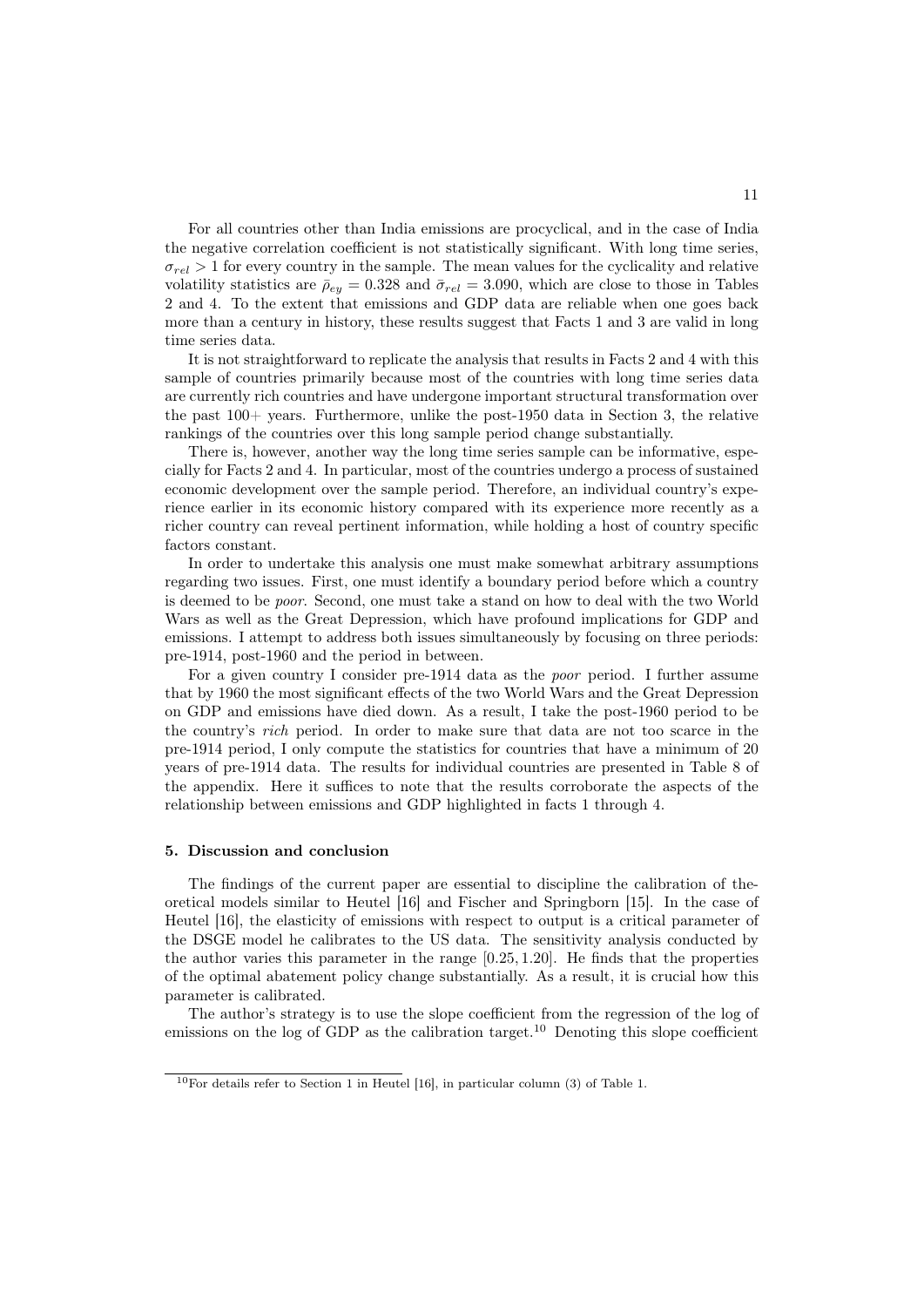with  $\beta_{e|y}$ , it is straightforward to show that  $\beta_{e|y}$  is the product of two key summary statistics studied in this paper: the correlation coefficient between emissions and output and the relative volatility of emissions, i.e.  $\beta_{e|y} = \rho_{ey} \sigma_{rel}$ .

In the restricted sample defined above,  $\beta_{e|y}$  varies between 0 and 1.80 which is larger than the range considered for sensitivity analysis in Heutel [16]. Moreover, important emitters are located close to the ends of this range, and outside that considered by Heutel. For example, in India, Japan and China, the point estimates (p-values) for  $\beta_{e|y}$  are 0.02  $(0.92)$ , 1.60  $(0.00)$  and 1.63  $(0.00)$ , respectively.<sup>11</sup> As a result, even if the model in Heutel [16] were a 'universal' model of emissions determination over the business cycle, it would potentially have different policy implications when calibrated to countries such as India, Japan and China, a result interesting in its own right.

Fischer and Springborn [15] studies the pros and cons of alternative climate change mitigation policy instruments. A key conclusion is that in a real business cycle framework, an emissions cap, a carbon tax and an intensity target offer different qualities. Given their model and calibration, an appropriately constrained intensity target outperforms the cap and the tax. However, their no-policy baseline model features emissions whose relative volatility is 1. As facts 3 and 4 of the current paper show, this is not the case in the data. Emissions are cyclically more volatile than GDP, and their volatility varies systematically with GDP per capita. It is conceivable that incorporating this aspect of the real world into the model is sufficient to tip the balance of welfare costs so that the least costly policy is in fact the cap, at least in some countries. The authors hypothesize but fail to find evidence for this in Section 3.5 of their paper.

These examples highlight the importance of having robust empirical targets when calibrating theoretical models. Once parametrized these models can serve as an ideal environment in which relative merits of alternative policies can be evaluated. Moreover, the general equilibrium nature of these models allows researchers to think about climate change mitigation policy in a broader macroeconomic context while avoiding the pitfalls of the Lucas critique.

A related dimension along which the current paper has potentially important implications is the price and allocation dynamics in emissions trading systems. In a world where the volatility of emissions differs across countries, identical emissions trading systems will deliver different price volatilities. Moreover, the dynamics of the price over the business cycle will in part be determined by the cyclicality of emissions. These observations are likely to be of particular concern to policy makers and emitting firms in countries where governments are currently in the process of setting up emissions trading systems (e.g. China and Korea). Against this backdrop, it would be informative to undertake an empirical study similar to the current paper using sectoral value added and emissions data because the sector coverage of the existing and proposed emissions trading systems is often limited to energy and manufacturing sectors.

The most important message of the paper is regarding the qualitative similarities and the quantitative differences across countries in the way emissions and GDP are related as the economy moves through business cycle fluctuations. Countries are qualitatively similar because emissions are procyclical and cyclically more volatile than GDP, as shown in facts 1 and 3. Countries are quantitatively different in that the degree of procyclicality

<sup>&</sup>lt;sup>11</sup>The p-values are for the test of  $H_0$  :  $\beta_{e|y} = 0$  against  $H_1 : \beta_{e|y} \neq 0$  using robust standard errors as in column (3) of Table 1 in Heutel [16].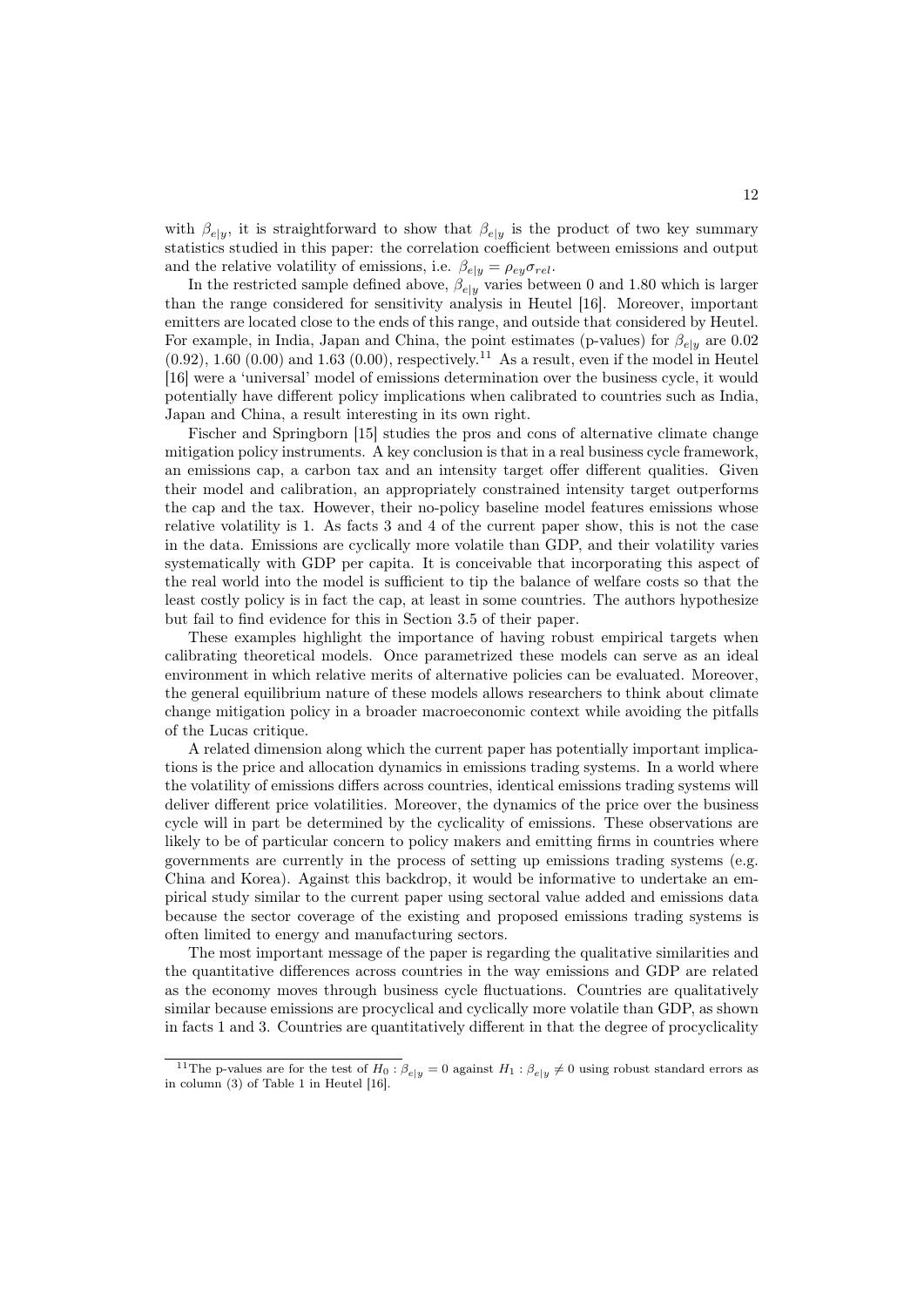and cyclical volatility vary in systematic ways, as illustrated with facts 2 and 4. One can exploit the similarities to construct theoretical models which can offer policy advice relevant for climate change mitigation. However, these models must account for the differences in order to make that policy advice sound and robust.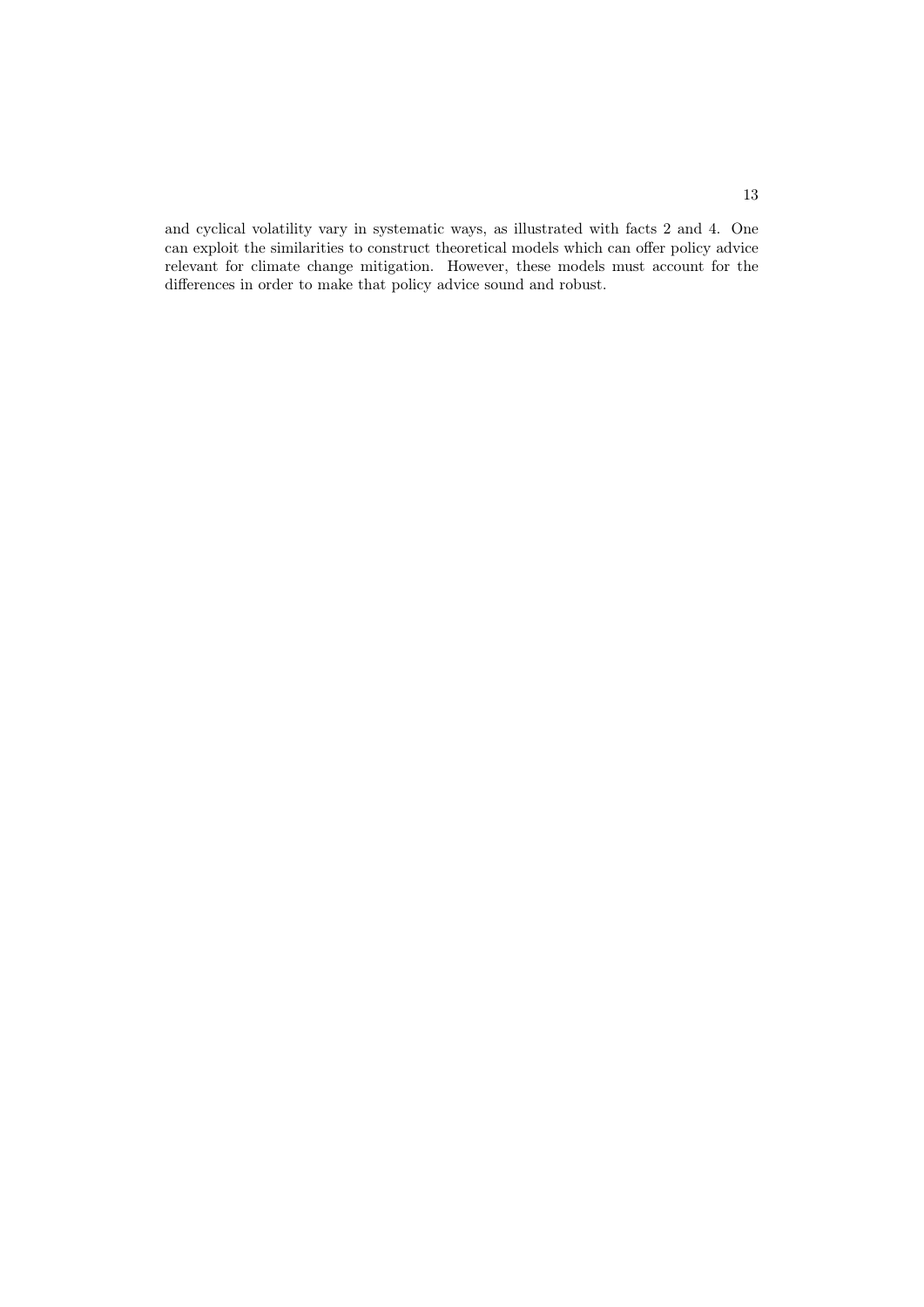## Tables

Table 1: Definitions of variables and statistics

| Variable                                         | Definition                                                                                      |
|--------------------------------------------------|-------------------------------------------------------------------------------------------------|
|                                                  |                                                                                                 |
| $EMIS_{it}$                                      | Log of $CO2$ emissions in 1000s of metric tons of carbon                                        |
| $GDP_{it}$                                       | Log of GDP in millions of 1990 US\$ (Geary-Khamis PPPs)                                         |
| $GDPpc_{it}$                                     | Log of GDP per capita in 1990 US\$ (Geary-Khamis PPPs)                                          |
| $emis_{it}, qdp_{it}$                            | Cyclical components of $EMIS_{it}$ and $GDP_{it}$<br>obtained by HP filter ( $\lambda = 6.25$ ) |
| Statistic                                        | Definition                                                                                      |
|                                                  |                                                                                                 |
|                                                  |                                                                                                 |
| $\rho_{ey}^i = \rho(emis_i, gdp_i)$              | Time series correlation of <i>emis</i> and <i>qdp</i> series                                    |
| $\sigma_e^i = \sigma(emis_i)$                    | Standard deviation of <i>emis</i> series                                                        |
| $\sigma^i_y = \sigma(gdp_i)$                     | Standard deviation of <i>qdp</i> series                                                         |
| $\sigma_{rel}^i = \frac{\sigma_e^i}{\sigma_i^i}$ | Relative volatility of emissions                                                                |

Table 2: Cyclicality of emissions

| Mean | Std. Dev. Min Max Sample         |  |                                                            |
|------|----------------------------------|--|------------------------------------------------------------|
|      |                                  |  | $\bar{\rho}_{ey}$ 0.297*** 0.244 -0.305 0.824 Full (N=122) |
|      | $\bar{\rho}_{ey}$ 0.260*** 0.229 |  | $-0.305$ 0.725 Restricted (N=89)                           |

#### Notes:

For definitions, see Table 1. A bar over a variable indicates a sample mean. The null hypothesis that  $\bar{\rho}_{ey}$  is equal to zero tested against a two-sided alternative in each case, where  $*$  implies p<0.10,  $**$  implies p<0.05, and \*\*\* implies p<0.01.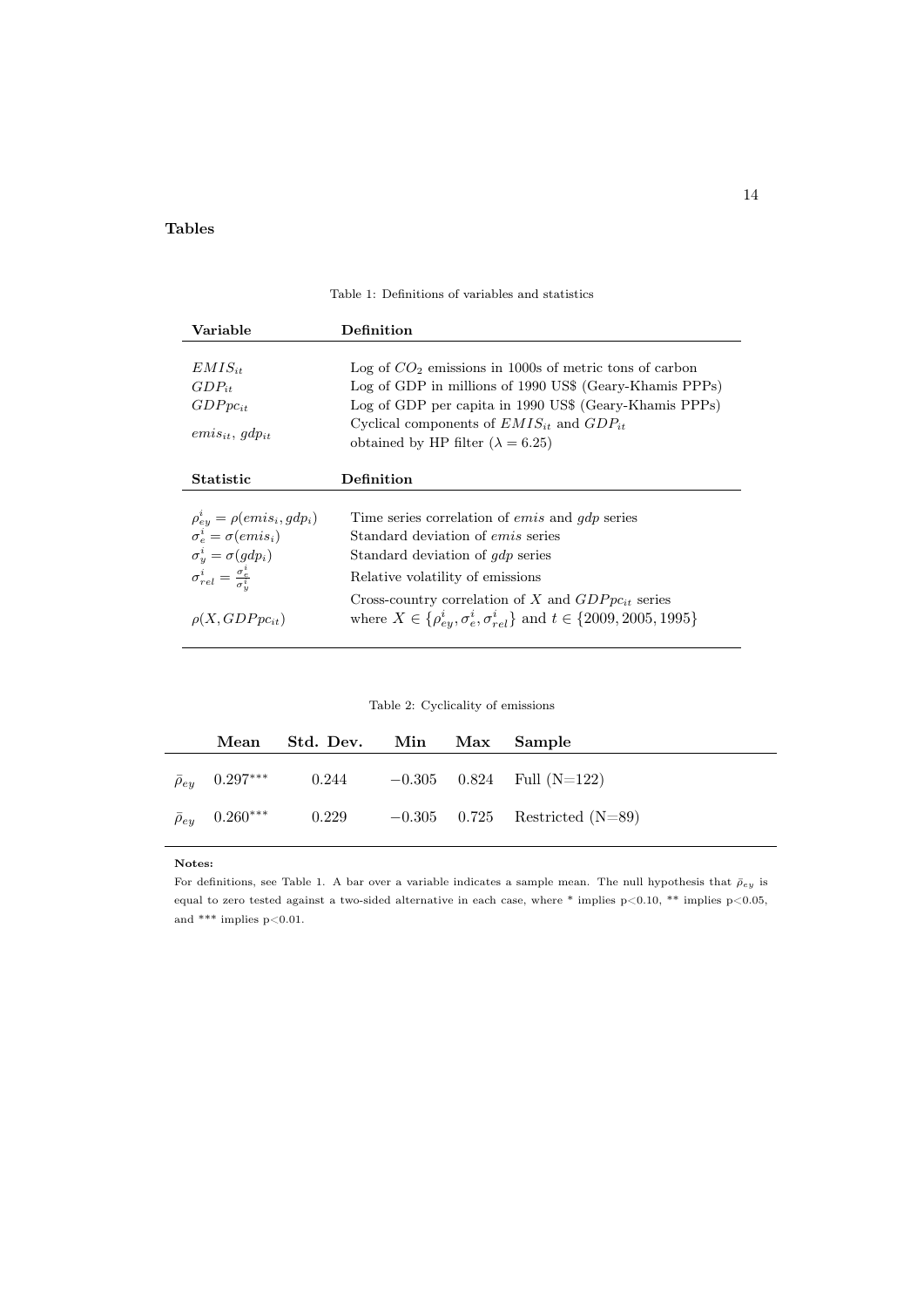|                                 | Value      | Sample              |
|---------------------------------|------------|---------------------|
| $\rho(\rho_{ey}, GDPp_{2009})$  | $0.327***$ | Full $(N=122)$      |
| $\rho(\rho_{ey}, GDPpc_{2009})$ | $0.359***$ | Restricted $(N=89)$ |

Table 3: Cyclicality of emissions across countries

Notes:

For definitions, see Table 1. The null hypothesis that  $\rho(\rho_{ey}, GDPp_{C2009})$  is equal to zero tested against a two-sided alternative in each case. \* implies p<0.10, \*\* implies p<0.05, and \*\*\* implies p<0.01.

|                      | Mean       | Std. Dev. | Min   | Max    | Sample              |
|----------------------|------------|-----------|-------|--------|---------------------|
| $\bar{\sigma}_e$     | 0.078      | 0.064     | 0.018 | 0.358  |                     |
| $\bar{\sigma}_y$     | 0.029      | 0.018     | 0.006 | 0.109  | Full $(N=122)$      |
| $\bar{\sigma}_{rel}$ | $3.040***$ | 2.492     | 0.701 | 17.221 |                     |
| $\bar{\sigma}_e$     | 0.068      | 0.051     | 0.018 | 0.285  |                     |
| $\bar{\sigma}_y$     | 0.023      | 0.011     | 0.009 | 0.081  | Restricted $(N=89)$ |
| $\bar{\sigma}_{rel}$ | $3.082***$ | 2.197     | 1.019 | 15.258 |                     |

Table 4: Volatility of emissions

Notes:

For definitions, see Table 1. A bar over a variable indicates a sample mean. In the last row of each panel the null hypothesis that  $\bar{\sigma}_{rel} = 1$  is tested against the alternative that  $\bar{\sigma}_{rel} > 1$ , where \* implies p<0.10, \*\* implies p<0.05, and \*\*\* implies  $p<0.01$ .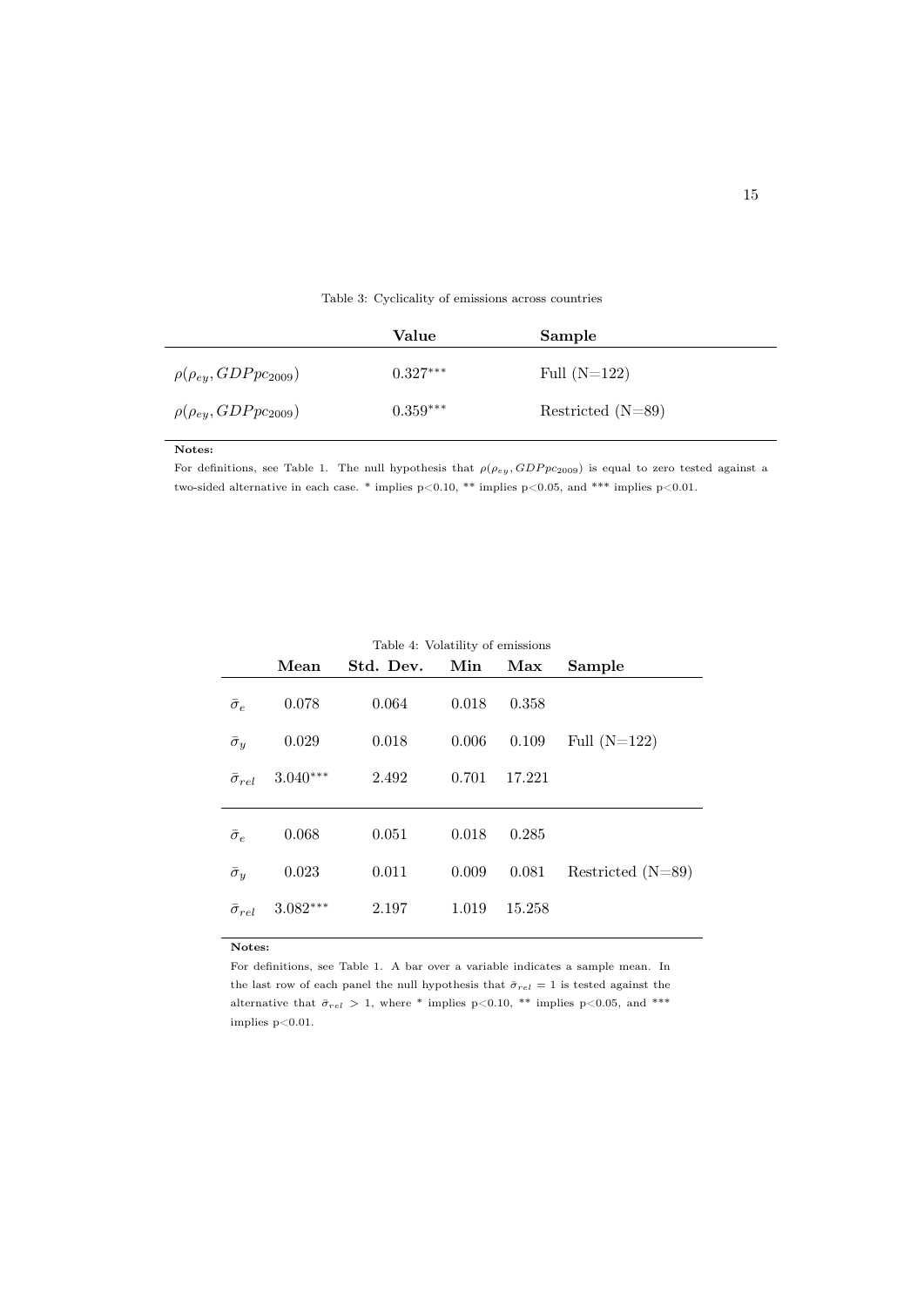|                                    | Value       | Sample              |
|------------------------------------|-------------|---------------------|
| $\rho(\sigma_e, GDPpc_{2009})$     | $-0.220**$  | Full $(N=122)$      |
| $\rho(\sigma_e, GDPpc_{2009})$     | $-0.316***$ | Restricted $(N=89)$ |
| $\rho(\sigma_{rel}, GDPpc_{2009})$ | $-0.203**$  | Full $(N=122)$      |
| $\rho(\sigma_{rel}, GDPpc_{2009})$ | $-0.235**$  | Restricted $(N=89)$ |

Table 5: Volatility of emissions across countries

### Notes:

For definitions, see Table 1. The null hypothesis that a given correlation coefficient is equal to zero is tested against a two-sided alternative in each case, where \* implies p<0.10, \*\* implies p<0.05, and \*\*\* implies p<0.01.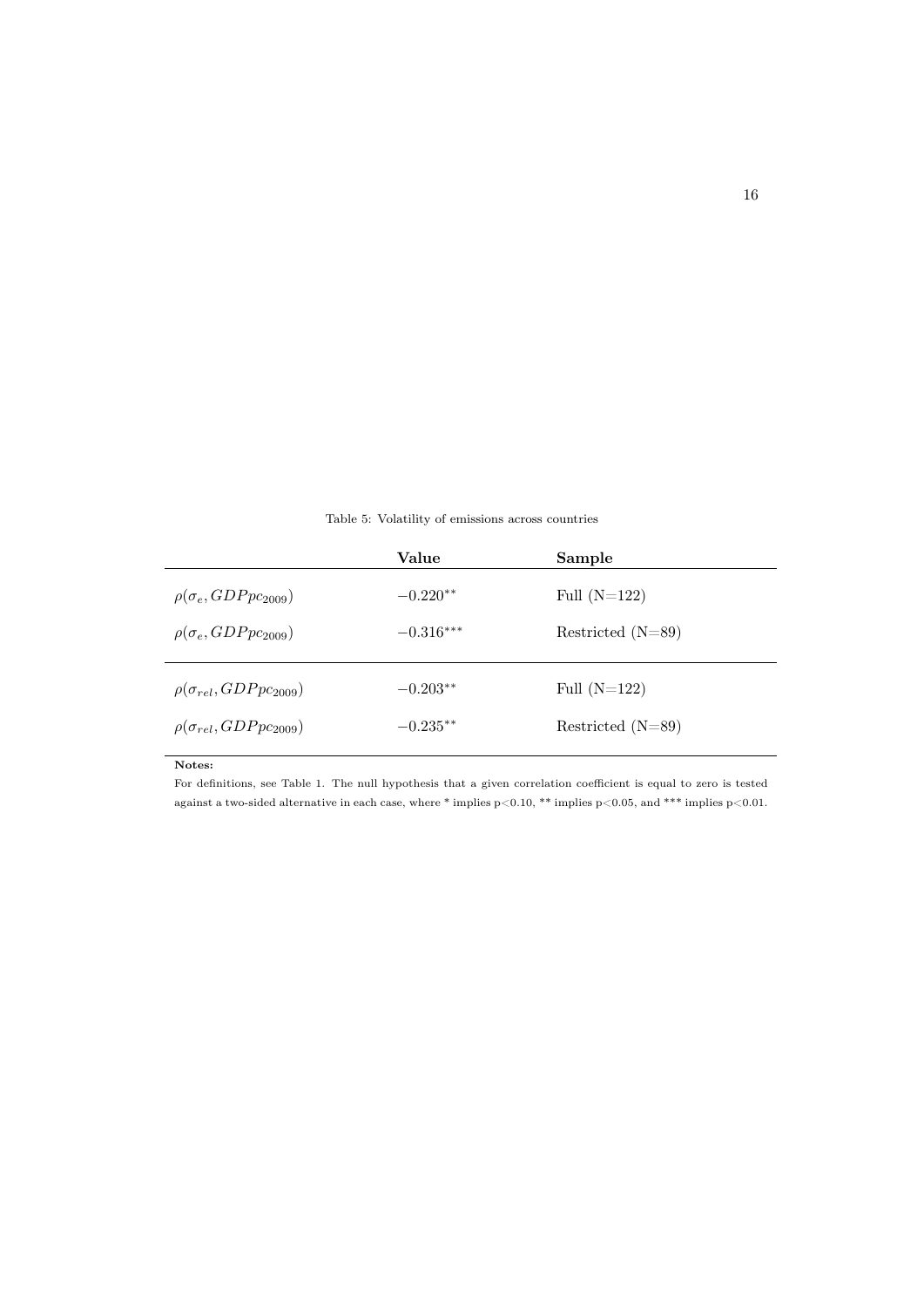Table 6: Robustness Table 6: Robustness

|                                                      | Benchmark  |            | Other Filter |            |            | Other Emissions    |            | Other Year                                                                                                                 |             |               |
|------------------------------------------------------|------------|------------|--------------|------------|------------|--------------------|------------|----------------------------------------------------------------------------------------------------------------------------|-------------|---------------|
|                                                      |            | FOD        | BP           | RWBP       | CAIT       | EDGAR              | <b>GHG</b> | 2005                                                                                                                       | 1995        | Fact          |
|                                                      | (BM)       | Ξ          | $\Xi$        | (III)      | (YI)       | $\tilde{\epsilon}$ | (VI)       | (VII)                                                                                                                      | (VIII)      |               |
| $\bar{\rho}_{ey}$                                    | $0.297***$ | $0.353***$ | $0.273***$   | $0.265***$ | $0.295***$ | $0.328***$         | $0.324***$ |                                                                                                                            |             |               |
| $\rho(\rho_{ey},GDPpc_t)$                            | $0.327***$ | $0.356***$ | $0.275***$   | $0.317***$ | $0.300***$ | $0.169*$           | $0.207***$ | $0.318***$                                                                                                                 | $0.271***$  | $\mathcal{C}$ |
| $\bar{\sigma}_e$                                     | 0.078      | 0.134      | 0.072        | 0.078      | 0.071      | 0.053              | 0.050      |                                                                                                                            |             | 3             |
| $\bar{\sigma}_{rel}$                                 | $3.040***$ | $2.847***$ | $3.129***$   | $3.216***$ | $2.801***$ | $2.178***$         | $2.071***$ |                                                                                                                            |             | S             |
| $\rho(\sigma_e, GDPpc_t)$                            | $-0.220**$ | $-0.223**$ | $-0.190**$   | $-0.229**$ | $-0.161*$  | $-0.229**$         | $-0.200**$ | $-0.225***$                                                                                                                | $-0.242***$ |               |
| $\rho(\sigma_{rel},GDPpc_t)$                         | $-0.203**$ | $-0.195**$ | $-0.159*$    | $-0.202**$ | $-0.106$   | $-0.163*$          | $-0.112$   | $-0.188**$                                                                                                                 | $-0.155*$   | 4             |
| For definitions, see Table 1. A bar over a<br>Notes: |            |            |              |            |            |                    |            | variable indicates a sample mean. The null hypothesis that a given correlation coefficient or its mean is equal to zero is |             |               |

tested against a two-sided alternative. The null hypothesis that  $\bar{\sigma}_{rel} = 1$  is tested against the alternative that  $\bar{\sigma}_{rel} > 1$ . In columns (BM) and (I)-(III),  $t = 2009$ tested against a two-sided alternative. The null hypothesis that  $\bar{\sigma}_{rel} = 1$  is tested against the alternative that  $\bar{\sigma}_{rel} > 1$ . In columns (BM) and (I)-(III),  $t = 2009$ for  $GDPpe_t$ , while in columns (IV)-(VI), (VII) and (VIII),  $t = 2008$ , 2005, 1995, respectively. \* implies  $p<0.10$ , \*\* implies  $p<0.05$ , and \*\*\* implies  $p<0.01$ . for GDP  $p_{c4}$ , while in columns (IV)-(VI), (VIII),  $t = 2008$ , 2008, 2005, respectively. \* implies  $p < 0.10$ , \*\* implies  $p < 0.05$ , and \*\*\* implies  $p < 0.01$ .

17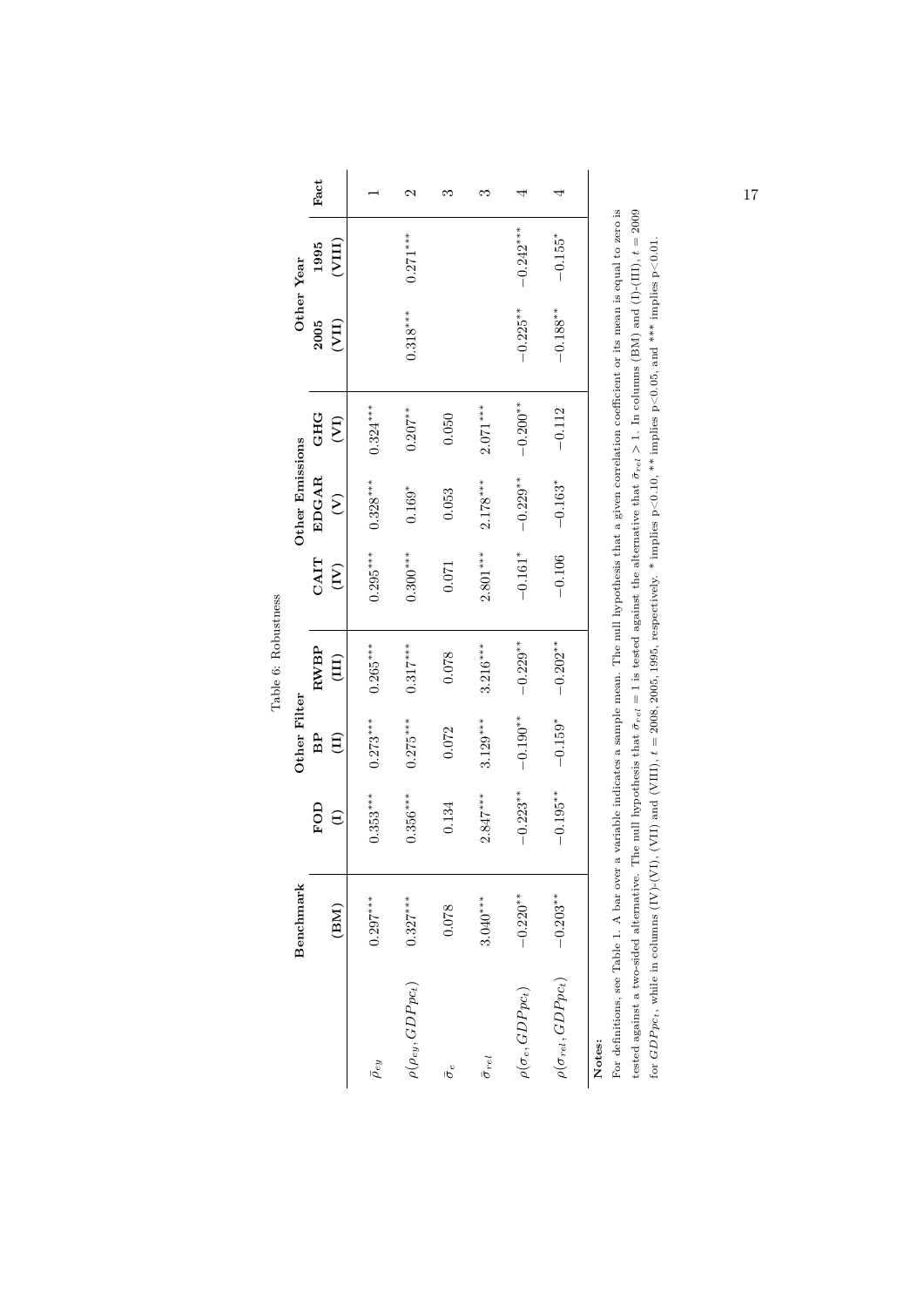# Figures



Figure 1: Growth and cyclical components of GDP and emissions in the US

Figure 2: Procyclicality of emissions increases with GDP per capita (Fact 2)

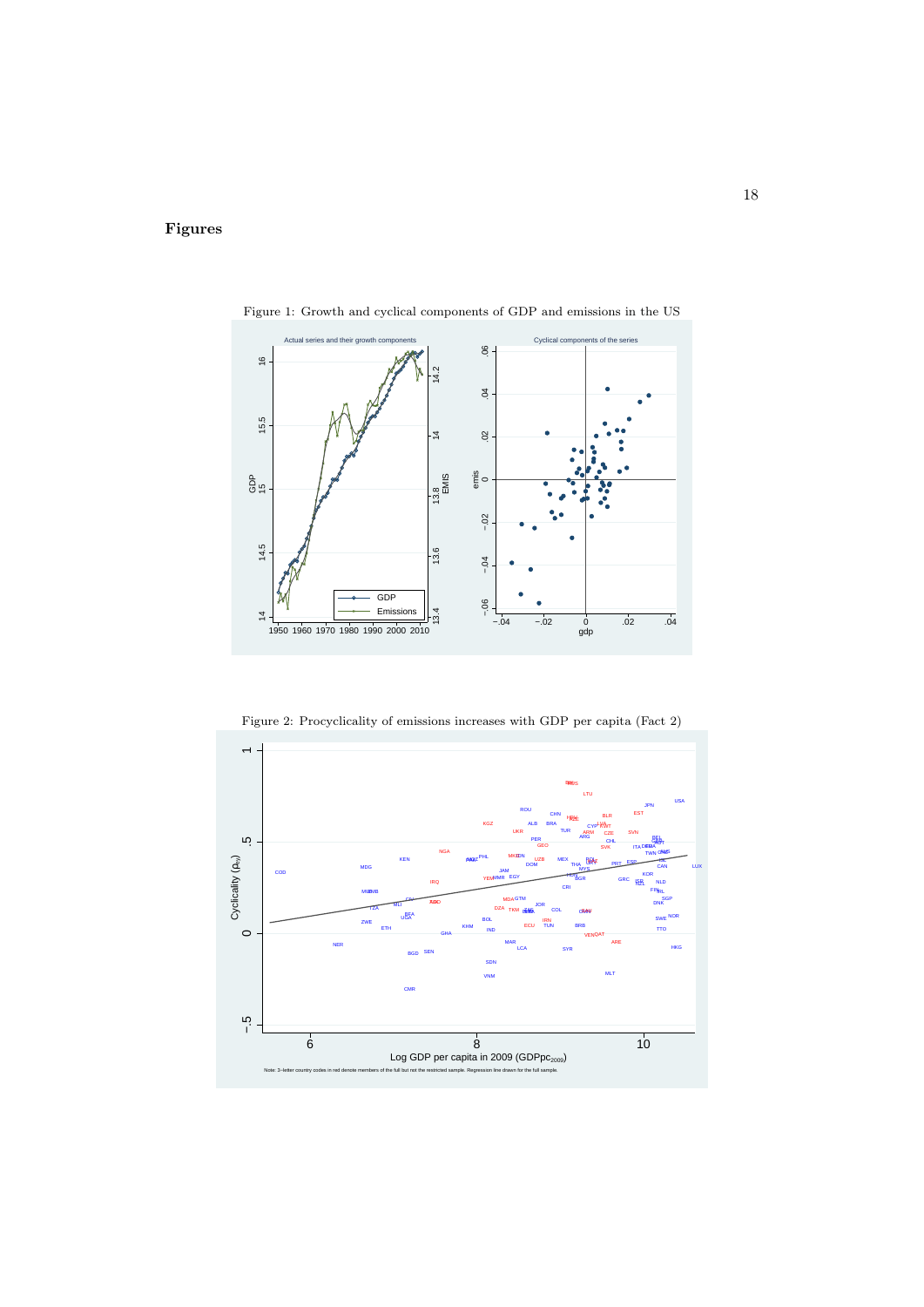

Figure 3: Volatility of emissions decreases with GDP per capita (Fact 4)



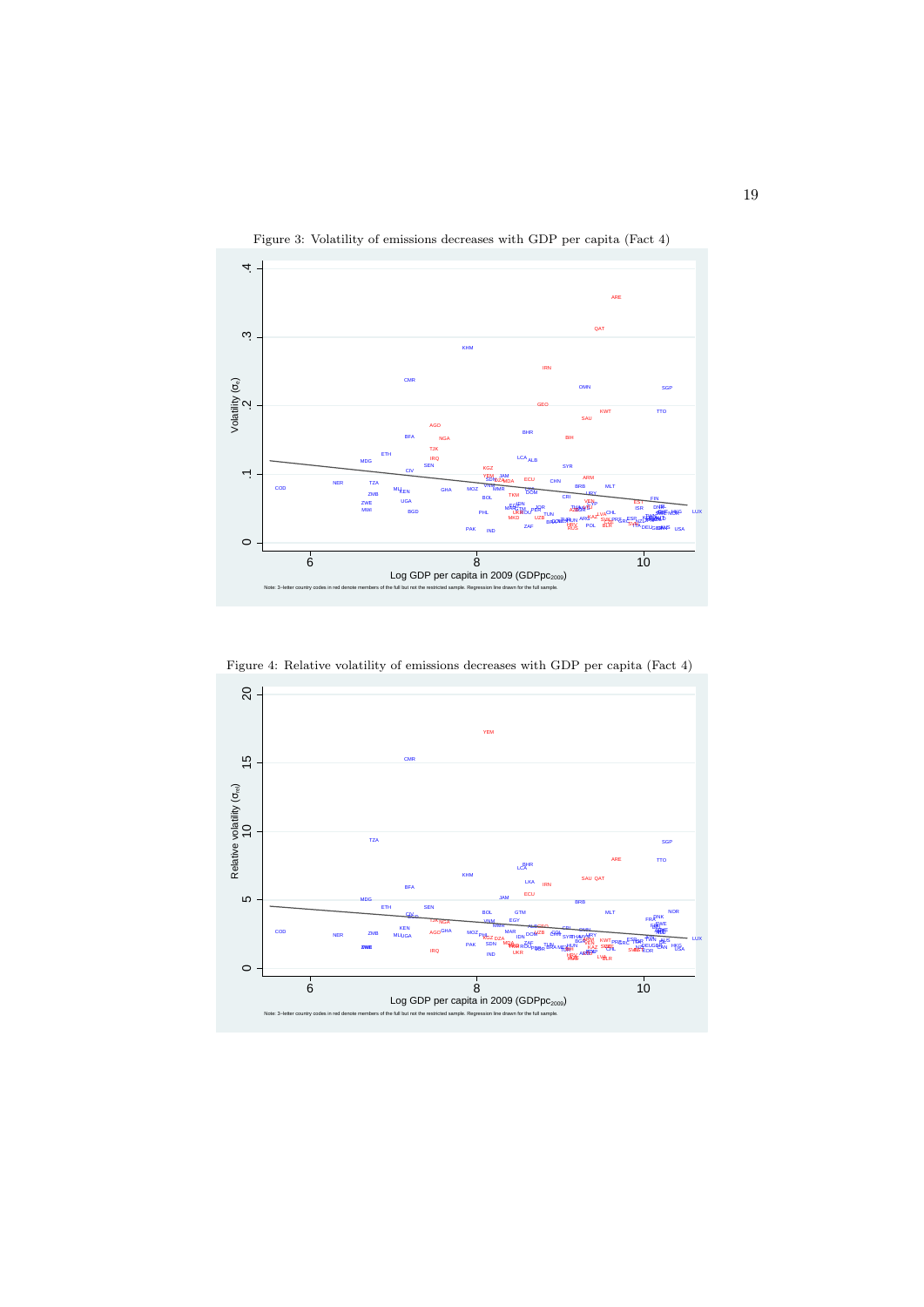# Appendix

Table 7 reports the values of the statistics  $\rho_{ey}$ ,  $\sigma_e$  and  $\sigma_{rel}$  for those countries which have more than 100 years of GDP and emissions data.

| Country        | Code        | $\rho_{ey}$ | $\sigma_e$ | $\sigma_{rel}$ | $#$ of obs |
|----------------|-------------|-------------|------------|----------------|------------|
| France         | ${\rm FRA}$ | $0.514***$  | 0.060      | 1.530          | 189        |
| United Kingdom | GBR         | $0.429***$  | 0.050      | 2.618          | 179        |
| Norway         | <b>NOR</b>  | $0.429***$  | 0.102      | 4.650          | 174        |
| Sweden         | <b>SWE</b>  | $0.362***$  | 0.127      | 5.842          | 170        |
| Denmark        | <b>DNK</b>  | $0.307***$  | 0.077      | 3.393          | 166        |
| Belgium        | <b>BEL</b>  | $0.343***$  | 0.068      | 2.863          | 163        |
| Netherlands    | NLD         | $0.547***$  | 0.099      | 2.387          | 163        |
| Germany        | <b>DEU</b>  | $0.208***$  | 0.104      | 1.885          | 159        |
| Switzerland    | <b>CHE</b>  | 0.026       | 0.114      | 3.673          | 151        |
| Finland        | <b>FIN</b>  | $0.390***$  | 0.221      | 7.653          | 149        |
| Australia      | <b>AUS</b>  | 0.084       | 0.083      | 3.275          | 149        |
| Italy          | <b>ITA</b>  | $0.464***$  | 0.169      | 4.736          | 148        |
| Japan          | <b>JPN</b>  | $0.291***$  | 0.154      | 3.311          | 139        |
| Canada         | CAN         | $0.383***$  | 0.068      | 2.199          | 139        |
| Austria        | AUT         | $0.248***$  | 0.189      | 3.266          | 139        |
| United States  | <b>USA</b>  | $0.576***$  | 0.046      | 1.296          | 139        |
| New Zealand    | <b>NZL</b>  | $0.183**$   | 0.043      | 1.384          | 131        |
| India          | <b>IND</b>  | $-0.143$    | 0.035      | 1.273          | 125        |
| Chile          | <b>CHL</b>  | $0.404***$  | 0.079      | 1.502          | 114        |
| Peru           | <b>PER</b>  | $0.213***$  | 0.174      | 5.359          | 113        |
| Argentina      | $\rm{ARG}$  | $0.289***$  | 0.094      | 2.886          | 109        |
| Taiwan         | <b>TWN</b>  | $0.574***$  | 0.082      | 1.405          | 108        |
| <b>Brazil</b>  | <b>BRA</b>  | $0.432***$  | 0.066      | 2.785          | 108        |
| <b>AVERAGE</b> |             | 0.328       | 0.100      | 3.090          |            |

Table 7: Long time series evidence on Facts 1 and 3

Notes:

For definitions, see Table 1. The null hypothesis that  $\rho_{ey}$  is equal to zero tested against a two-sided alternative for each country.  $*$  implies p $< 0.10, **$  implies p<0.05, and \*\*\* implies p<0.01.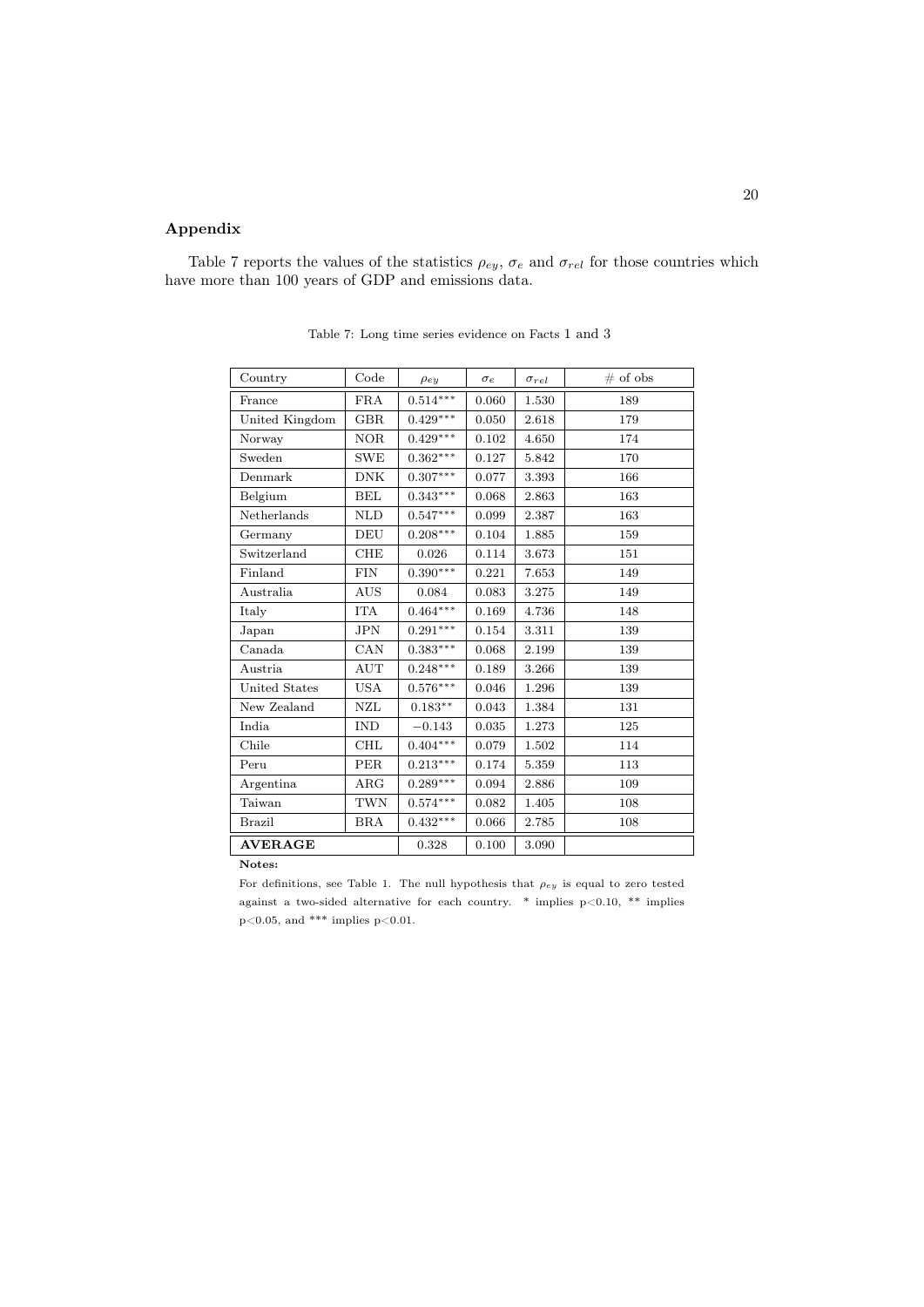Table 8 reports the individual country values of the statistics  $\rho_{ev}$ ,  $\sigma_e$  and  $\sigma_{rel}$  for those countries which have more than 20 years of GDP and emissions data in each of the pre-194 and post-1960 eras. In order to get some intuition for the information provided in table 8 take the US as an example. Emissions become more procyclical post-1960 relative to pre-1914. Furthermore, the relative and absolute volatilities of emissions are lower post-1960. These results are in accordance with the four facts identified in this paper.

Some aspects of Table 8 pose a challenge to the facts established in the main text. For example,  $\rho_{ey} < 0$  and is significant in India pre-1914;  $\rho_{ey}$  declines in Belgium and Canada as these countries become richer. In Switzerland, France and New Zealand,  $\sigma_{rel}$ is greater in the post-1960 period (i.e. partial evidence against fact 4). Finally, a large number of countries feature insignificant  $\rho_{ev}$ . However, this is more prevalent in the pre-1914 era. Given the facts identified in this paper, this is consistent with the idea that the poorer a country, the lower (statistically indistinguishable from zero) one expects  $\rho_{ey}$ to be.

|             | $\rho_{ey}$ |                 |            | $\sigma_e$ | $\sigma_{rel}$ |           |  |
|-------------|-------------|-----------------|------------|------------|----------------|-----------|--|
|             | $Pre-1914$  | Post-1960       | $Pre-1914$ | Post-1960  | $Pre-1914$     | Post-1960 |  |
| Australia   | $-0.019$    | $0.410***$      | 0.130      | 0.019      | 4.191          | 1.862     |  |
| Austria     | 0.171       | 0.197           | 0.152      | 0.032      | 7.031          | 3.474     |  |
| Belgium     | $0.513***$  | $0.425***$      | 0.047      | 0.031      | 4.766          | 3.180     |  |
| Canada      | $0.259*$    | 0.193           | 0.100      | 0.020      | 3.256          | 1.580     |  |
| Switzerland | $-0.147$    | 0.233           | 0.062      | 0.033      | 1.617          | 2.270     |  |
| Germany     | 0.047       | $0.328**$       | 0.046      | 0.020      | 2.292          | 1.802     |  |
| Denmark     | 0.151       | $0.300***$      | 0.085      | 0.055      | 5.427          | 4.428     |  |
| Finland     | $0.238***$  | 0.111           | 0.199      | 0.059      | 8.196          | 3.166     |  |
| France      | $0.182*$    | $0.410***$      | 0.051      | 0.032      | 1.861          | 4.010     |  |
| UK          | $0.318***$  | $0.408***$      | 0.030      | 0.020      | 1.775          | 1.637     |  |
| India.      | $-0.366**$  | 0.098           | 0.042      | 0.019      | 1.175          | 1.002     |  |
| Italy       | 0.009       | $0.569***$      | 0.079      | 0.019      | 3.560          | 1.491     |  |
| Japan       | 0.133       | $0.705^{***}\,$ | 0.256      | 0.026      | 8.663          | 1.961     |  |
| Netherlands | 0.009       | $0.319**$       | 0.076      | 0.037      | 4.709          | 3.442     |  |
| Norway      | 0.070       | $-0.018$        | 0.085      | 0.043      | 5.000          | 4.391     |  |
| New Zealand | $-0.026$    | $0.322**$       | 0.038      | 0.032      | 1.213          | 1.746     |  |
| Sweden      | 0.091       | $-0.132$        | 0.099      | 0.040      | 4.171          | 4.032     |  |
| US          | $0.544***$  | $0.719***$      | 0.046      | 0.017      | 1.621          | 1.334     |  |

Table 8: Long time series evidence on Facts 2 & 4

Notes:

For definitions, see Table 1.The null hypothesis that  $\rho_{ey}$  is equal to zero tested against a two-sided alternative for each country.\* implies  $p<0.10$ , \*\* implies  $p<0.05$ , and \*\*\* implies  $p<0.01$ .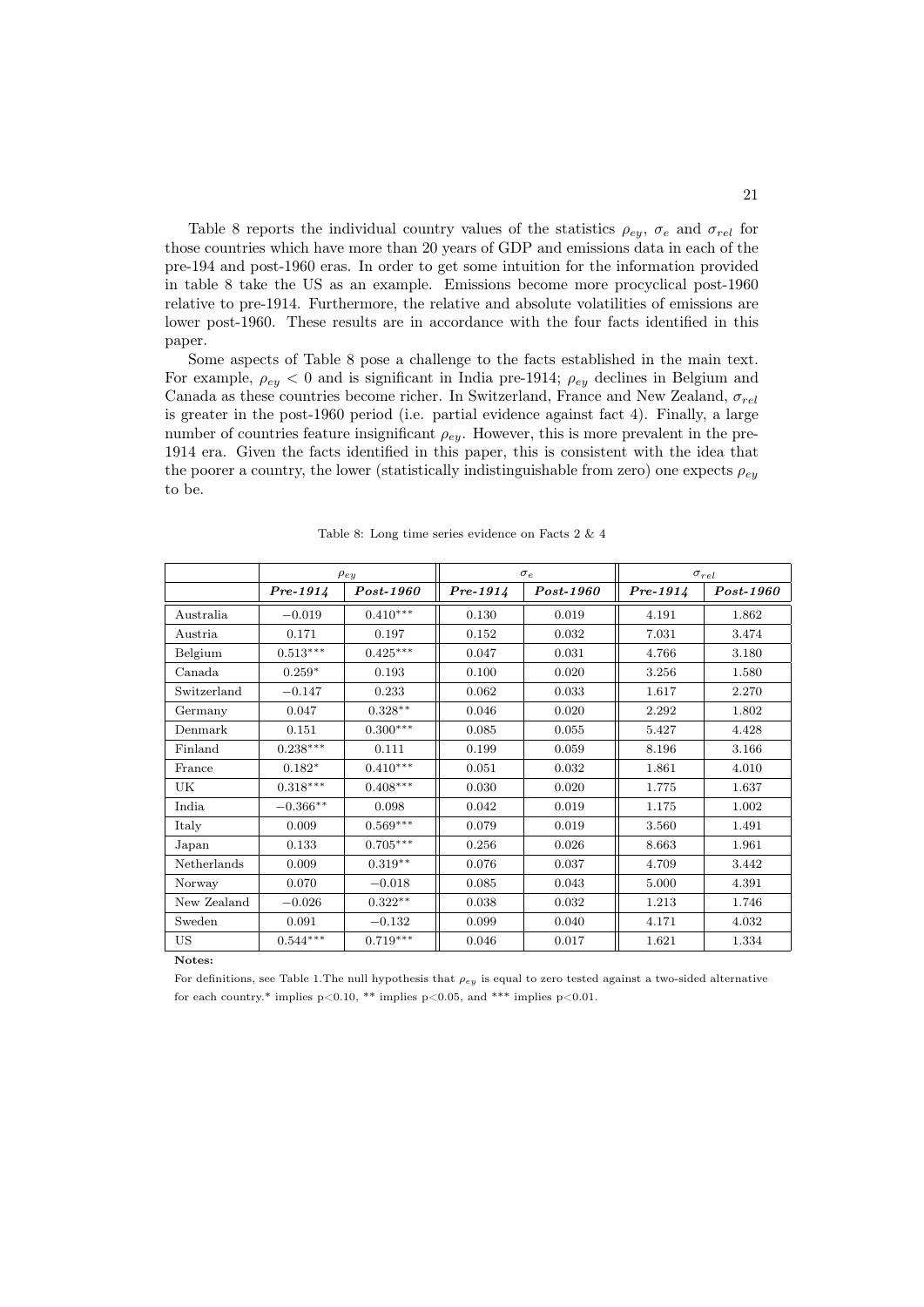Table 9 summarizes the time series and geographical coverage of the sample.

| Country              | Code          | Start year | End year | $#$ of obs | In restricted<br>sample? |
|----------------------|---------------|------------|----------|------------|--------------------------|
| Angola               | <b>AGO</b>    | 1950       | 2009     | 60         | No                       |
| Albania              | ALB           | 1950       | 2009     | 60         |                          |
| United Arab Emirates | $_{\rm ARE}$  | 1959       | 2009     | 51         | No                       |
| Argentina            | $\rm{ARG}$    | 1950       | 2011     | 62         |                          |
| Armenia              | ARM           | 1992       | 2009     | 18         | No                       |
| Australia            | AUS           | 1950       | 2011     | 62         |                          |
| Austria              | <b>AUT</b>    | 1950       | 2011     | 62         |                          |
| Azerbaijan           | AZE           | 1992       | 2011     | 20         | No                       |
| Belgium              | BEL           | 1950       | 2009     | 60         |                          |
| Burkina Faso         | <b>BFA</b>    | 1958       | 2009     | 52         |                          |
| Bangladesh           | <b>BGD</b>    | 1972       | 2011     | 40         |                          |
| Bulgaria             | BGR           | 1950       | 2011     | 62         |                          |
| Bahrain              | <b>BHR</b>    | 1950       | 2009     | 60         |                          |
| Bosnia & Herzegovina | <b>BIH</b>    | 1992       | 2009     | 18         | No                       |
| Belarus              | <b>BLR</b>    | 1992       | 2011     | 20         | No                       |
| Bolivia              | <b>BOL</b>    | 1950       | 2009     | 60         |                          |
| <b>Brazil</b>        | <b>BRA</b>    | 1950       | 2011     | 62         |                          |
| <b>Barbados</b>      | <b>BRB</b>    | $1950\,$   | 2009     | 60         |                          |
| Canada               | CAN           | 1950       | 2011     | 62         |                          |
| Switzerland          | <b>CHE</b>    | 1950       | 2011     | 62         |                          |
| Chile                | <b>CHL</b>    | 1950       | 2011     | 62         |                          |
| China                | <b>CHN</b>    | 1950       | 2011     | 62         |                          |
| Cote D'ivoire        | <b>CIV</b>    | 1958       | 2009     | 52         |                          |
| Cameroon             | $_{\rm{CMR}}$ | 1950       | 2009     | 60         |                          |
| Congo, DR            | $\rm{COD}$    | 1950       | 2009     | 60         |                          |
| Colombia             | COL           | 1950       | 2011     | 62         |                          |
| Costa Rica           | CRI           | 1950       | 2009     | 60         |                          |
| Cyprus               | <b>CYP</b>    | 1950       | 2009     | 60         |                          |
| Czech Republic       | CZE           | 1992       | 2011     | 20         | $\rm No$                 |
| Germany              | DEU           | 1950       | 2011     | 62         |                          |
| Denmark              | <b>DNK</b>    | 1950       | 2011     | 62         |                          |
| Dominican Republic   | <b>DOM</b>    | 1950       | 2009     | 60         |                          |
| Algeria              | <b>DZA</b>    | 1950       | 2011     | 62         | No                       |
| Ecuador              | ECU           | 1950       | 2011     | 62         | No                       |
| Egypt                | EGY           | 1950       | 2011     | 62         |                          |
| Spain                | <b>ESP</b>    | 1950       | 2011     | 62         |                          |
| Estonia              | <b>EST</b>    | 1992       | 2009     | 18         | No                       |
| Ethiopia             | <b>ETH</b>    | 1950       | 2009     | 60         |                          |

Table 9: Coverage of the data set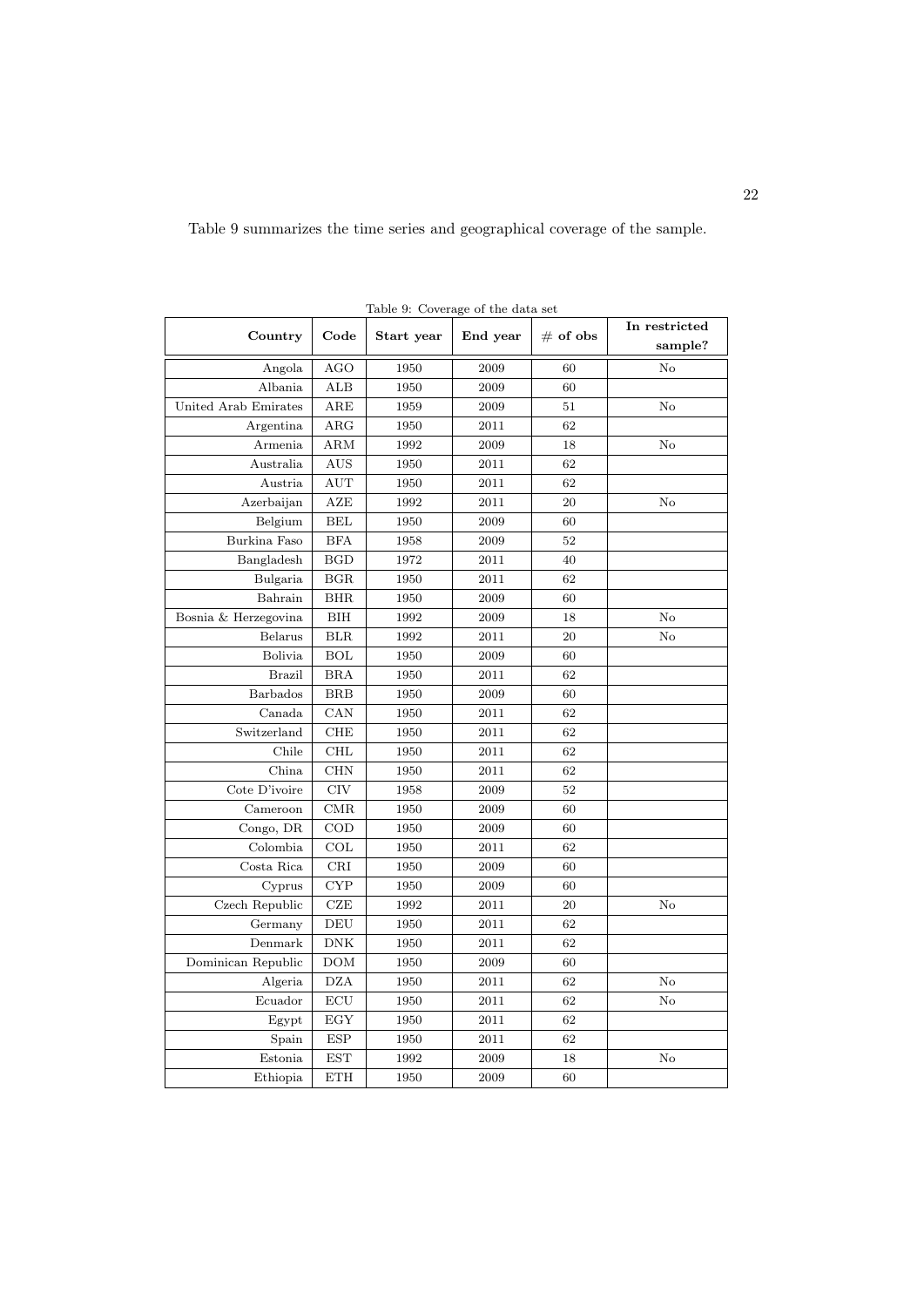| Country        | $_{\rm Code}$        | Start year | End year | $#$ of obs | In restricted<br>sample? |
|----------------|----------------------|------------|----------|------------|--------------------------|
| Finland        | FIN                  | 1950       | 2011     | 62         |                          |
| France         | <b>FRA</b>           | 1950       | 2011     | 62         |                          |
| United Kingdom | GBR                  | 1950       | 2011     | 62         |                          |
| Georgia        | <b>GEO</b>           | 1992       | 2009     | 18         | No                       |
| Ghana          | <b>GHA</b>           | 1950       | 2009     | 60         |                          |
| Greece         | GRC                  | 1950       | 2011     | 62         |                          |
| Guatemala      | <b>GTM</b>           | 1950       | 2009     | 60         |                          |
| Hong Kong      | HKG                  | 1950       | 2011     | 62         |                          |
| Croatia        | <b>HRV</b>           | 1992       | 2009     | 18         | No                       |
| Hungary        | <b>HUN</b>           | 1950       | 2011     | 62         |                          |
| Indonesia      | <b>IDN</b>           | 1950       | 2011     | 62         |                          |
| India          | <b>IND</b>           | 1950       | 2011     | 62         |                          |
| Ireland        | IRL                  | 1950       | 2011     | 62         |                          |
| Iran           | <b>IRN</b>           | 1951       | 2011     | 61         | $\rm No$                 |
| Iraq           | IRQ                  | 1950       | 2009     | 60         | $\rm No$                 |
| Iceland        | ISL                  | 1950       | 2009     | 60         |                          |
| Israel         | <b>ISR</b>           | 1950       | 2011     | 62         |                          |
| Italy          | ${\rm ITA}$          | 1950       | 2011     | 62         |                          |
| Jamaica        | <b>JAM</b>           | 1950       | 2009     | 60         |                          |
| Jordan         | <b>JOR</b>           | 1950       | 2009     | 60         |                          |
| Japan          | JPN                  | 1950       | 2011     | 62         |                          |
| Kazakhstan     | KAZ                  | 1992       | 2011     | 20         | $\rm No$                 |
| Kenya          | <b>KEN</b>           | 1950       | 2009     | 60         |                          |
| Kyrgyzstan     | KGZ                  | 1992       | 2009     | 18         | No                       |
| Cambodia       | <b>KHM</b>           | 1955       | 2009     | 55         |                          |
| Korea          | KOR                  | 1950       | 2011     | 62         |                          |
| Kuwait         | <b>KWT</b>           | 1954       | 2011     | 58         | No                       |
| Saint Lucia    | <b>LCA</b>           | 1950       | 2009     | 60         |                          |
| Sri Lanka      | LKA                  | 1950       | 2009     | 60         |                          |
| Lithuania      | LTU                  | 1992       | 2011     | 20         | No                       |
| Luxembourg     | LUX                  | 1950       | 2009     | 60         |                          |
| Latvia         | <b>LVA</b>           | 1992       | 2009     | 18         | No                       |
| Morocco        | MAR                  | 1950       | 2009     | 60         |                          |
| Moldova        | <b>MDA</b>           | 1992       | 2009     | 18         | No                       |
| Madagascar     | MDG                  | 1950       | $2009\,$ | 60         |                          |
| Mexico         | MEX                  | 1950       | $2011\,$ | 62         |                          |
| Macedonia      | MKD                  | 1992       | 2009     | $18\,$     | No                       |
| Mali           | MLI                  | 1959       | 2009     | 51         |                          |
| Malta          | $\operatorname{MLT}$ | 1950       | 2009     | 60         |                          |
| Myanmar        | MMR                  | 1950       | 2009     | 60         |                          |
| Mozambique     | MOZ                  | 1950       | 2009     | 60         |                          |
| Malawi         | MWI                  | 1964       | 2009     | 46         |                          |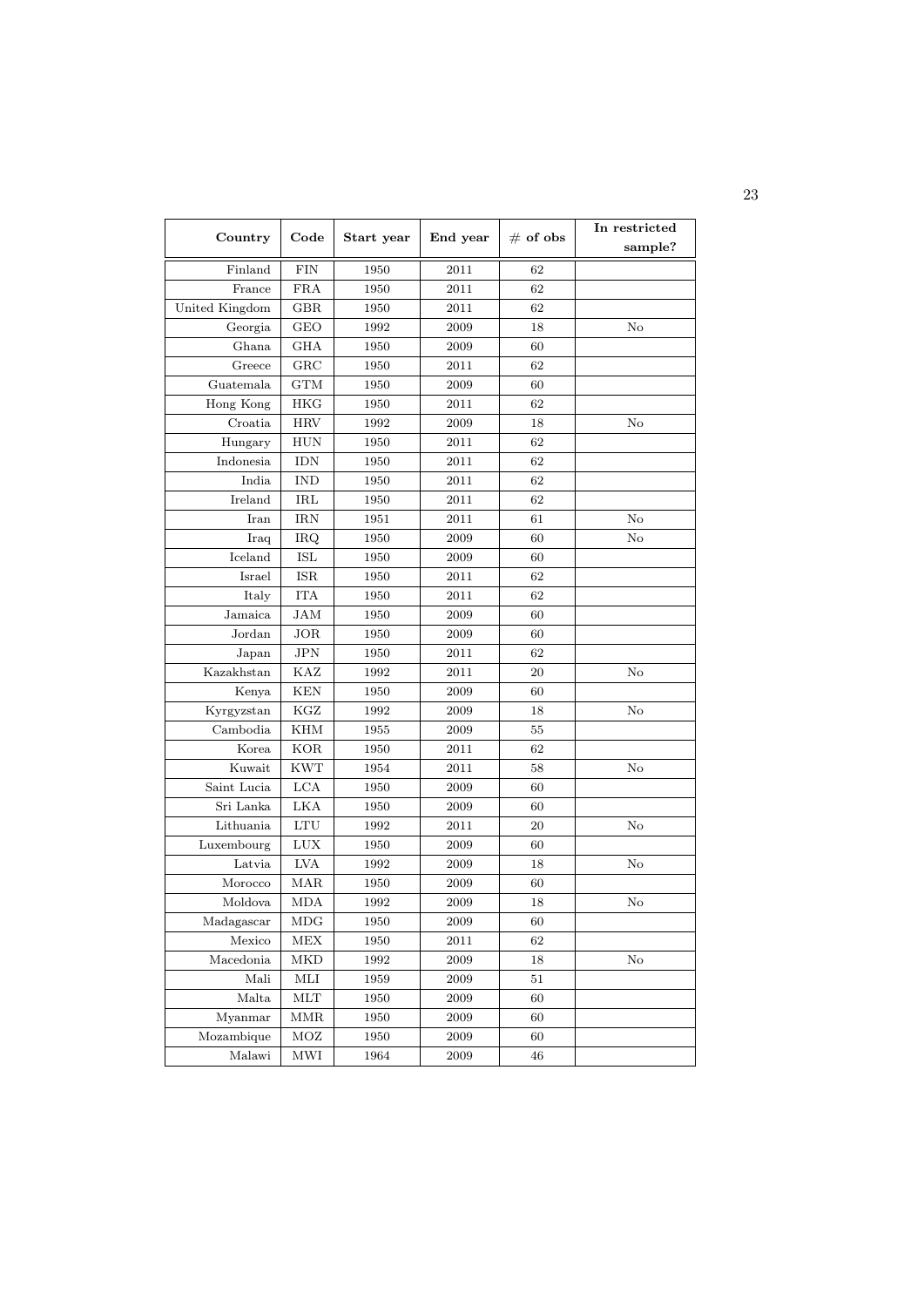| Country             | $_{\rm Code}$ | Start year | End year | $#$ of obs | In restricted<br>sample? |
|---------------------|---------------|------------|----------|------------|--------------------------|
| Malaysia            | <b>MYS</b>    | 1970       | 2011     | 42         |                          |
| Niger               | ${\rm NER}$   | 1958       | 2009     | 52         |                          |
| Nigeria             | NGA           | 1950       | 2009     | 60         | No                       |
| Netherlands         | <b>NLD</b>    | 1950       | 2011     | 62         |                          |
| Norway              | NOR           | 1950       | 2011     | 62         |                          |
| New Zealand         | NZL           | 1950       | 2011     | 62         |                          |
| Oman                | <b>OMN</b>    | 1964       | 2009     | 46         |                          |
| Pakistan            | PAK           | 1972       | 2011     | 40         |                          |
| Peru                | PER           | 1950       | 2011     | 62         |                          |
| Philippines         | PHL           | 1950       | 2011     | 62         |                          |
| Poland              | POL           | 1950       | 2011     | 62         |                          |
| Portugal            | PRT           | 1950       | 2011     | 62         |                          |
| Qatar               | QAT           | 1950       | 2011     | 62         | No                       |
| Romania             | ROU           | 1950       | 2011     | 62         |                          |
| Russia              | <b>RUS</b>    | 1992       | 2011     | 20         | No                       |
| Saudi Arabia        | SAU           | 1953       | 2011     | 59         | No                       |
| Sudan               | <b>SDN</b>    | 1950       | 2009     | 60         |                          |
| Senegal             | <b>SEN</b>    | 1969       | 2009     | 41         |                          |
| Singapore           | SGP           | 1957       | 2011     | 55         |                          |
| Slovakia            | SVK           | 1992       | 2011     | 20         | $\rm No$                 |
| Slovenia            | <b>SVN</b>    | 1992       | 2009     | 18         | $\rm No$                 |
| Sweden              | <b>SWE</b>    | 1950       | 2011     | 62         |                          |
| Syria               | <b>SYR</b>    | 1950       | 2009     | 60         |                          |
| Thailand            | THA           | 1950       | 2011     | 62         |                          |
| Tajikistan          | TJK           | 1992       | 2009     | 18         | $\rm No$                 |
| Turkmenistan        | TKM           | 1992       | 2011     | 20         | $\rm No$                 |
| Trinidad And Tobago | <b>TTO</b>    | 1950       | 2011     | 62         |                          |
| Tunisia             | TUN           | 1950       | 2009     | 60         |                          |
| Turkey              | TUR           | 1950       | 2011     | 62         |                          |
| Taiwan              | TWN           | 1950       | 2011     | 62         |                          |
| Tanzania            | TZA           | 1970       | 2009     | 40         |                          |
| Uganda              | <b>UGA</b>    | 1950       | 2009     | 60         |                          |
| Ukraine             | UKR           | 1992       | 2011     | 20         | $\rm No$                 |
| Uruguay             | <b>URY</b>    | 1950       | 2009     | 60         |                          |
| United States       | <b>USA</b>    | 1950       | 2011     | 62         |                          |
| Uzbekistan          | UZB           | 1992       | 2011     | 20         | No                       |
| Venezuela           | <b>VEN</b>    | 1950       | 2011     | 62         | No                       |
| Viet Nam            | <b>VNM</b>    | 1970       | 2011     | 42         |                          |
| Yemen               | YEM           | 1991       | 2009     | 19         | No                       |
| South Africa        | ZAF           | 1950       | 2011     | 62         |                          |
| Zambia              | ZMB           | 1964       | 2009     | 46         |                          |
| Zimbabwe            | ZWE           | 1964       | 2009     | 46         |                          |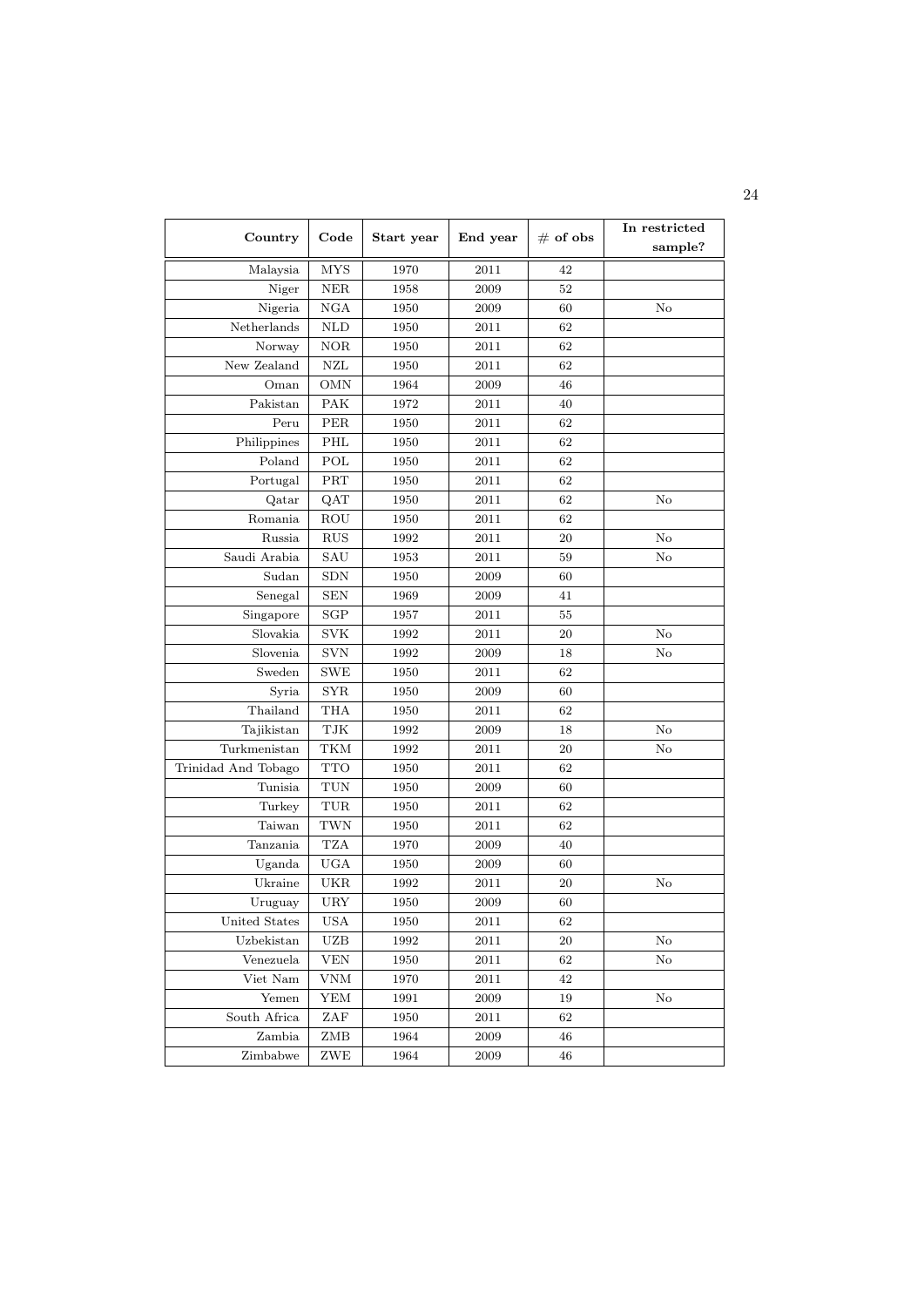- [1] D. Acemoglu and F. Zilibotti. Was Prometheus unbound by chance? risk, diversification, and growth. The Journal of Political Economy, 105:709–751, 1997.
- [2] J. E. Aldy. Per capita carbon dioxide emissions: Convergence or divergence? Environmental and Resource Economics, 33:533–555, 2006.
- [3] K. Angelopoulos, G. Economides, and A. Philippopoulos. First-and second-best allocations under economic and environmental uncertainty. International Tax and Public Finance, forthcoming, 2013.
- [4] M. Baxter and R. G. King. Measuring business cycles: Approximate band-pass filters for economic time series. The Review of Economics and Statistics, 81:575–593, 1999.
- [5] T.A. Boden, G. Marland, and R.J. Andres. Global, regional, and national fossil-fuel CO2 emissions. Technical report, Carbon Dioxide Information Analysis Center, Oak Ridge National Laboratory, U.S. Department of Energy, Oak Ridge, Tenn., U.S.A., 2012. URL http://cdiac.ornl.gov/.
- [6] A. Bowen, P. M. Forster, A. Gouldson, K. Hubacek, R. Martin, D. W. O'Neill, A. Rap, and J. Rydge. The implications of the economic slowdown for greenhouse gas emissions and targets. Policy Paper by the Centre for Climate Change Economics and Policy, 2009.
- [7] C. Burnside. Detrending and business cycle facts: A comment. Journal of Monetary Economics, 41:513–532, 1998.
- [8] F. Canova. Detrending and business cycle facts. Journal of Monetary Economics, 41:475–512, 1998.
- [9] M. V. Carvalho and X Gabaix. The great diversification and its undoing. manuscript, 2011. [10] L. J. Christiano and T. J. Fitzgerald. The band pass filter. International Economic Review, 44:
- 435–465, 2003.
- [11] The Conference Board. The Conference Board Total Economy Database (January 2013). Technical report, 2013. URL http://www.conference-board.org/data/economydatabase/.
- [12] EC-JRC/PBL. Emission database for global atmospheric research. Technical report, European Commission, Joint Research Centre (JRC)/Netherlands Environmental Assessment Agency (PBL), 2011. URL http://edgar.jrc.ec.europa.eu.
- [13] U. Erol and E. S. H. Yu. Spectral analysis of the relationship between energy consumption, employment and business cycles. Resources and Energy, 11:395–412, 1989.
- [14] C. Fischer and G. Heutel. Environmental macroeconomics: Environmental policy, business cycles, and directed technical change. NBER Working Paper, No. 18794, 2013.
- [15] C. Fischer and M. Springborn. Emissions targets and the real business cycle: Intensity targets versus caps or taxes. Journal of Environmental Economics and Management, 62:352–366, 2011.
- [16] G. Heutel. How should environmental policy respond to business cycles? optimal policy under persistent productivity shocks. Review of Economic Dynamics, 15:244–264, 2012.
- [17] R. J. Hodrick and E. C. Prescott. Postwar U.S. business cycles: An empirical investigation. Journal of Money, Credit and Banking, 29:1–16, 1997.
- [18] D. Holtz-Eakin and T. M. Selden. Stoking the fires? CO2 emissions and economic growth. Journal of Public Economics, 57:85–101, 1995.
- [19] I. M. Kim and P. Loungani. The role of energy in real business cycle models. Journal of Monetary Economics, 29:173–189, 1992.
- [20] M. Koren and S. Tenreyro. Volatility and development. The Quarterly Journal of Economics, 122: 243–287, 2007.
- [21] J. Kraft and A. Kraft. On the relationship between energy and GNP. Journal of Energy and Development, 3:401–403, 1978.
- [22] A. Maddison. Statistics on world population, GDP and Per Capita GDP, 1-2008 Technical report, The Groningen Growth and Development Centre, 2011. URL http://www.ggdc.net/MADDISON/oriindex.htm.
- [23] P. K. Narayan, S. Narayan, and R. Smyth. Energy consumption at business cycle horizons: The case of the United States. Energy Economics, 33:161–167, 2011.
- [24] J. E. Payne. Survey of the international evidence on the causal relationship between energy consumption and growth. Journal of Economic Studies, 37(1):53–95, 2010.
- [25] O. M. Ravn and H. Uhlig. On adjusting the Hodrick-Prescott filter for the frequency of observations. The Review of Economics and Statistics, 84:371–376, 2002.
- [26] R. Schmalensee, T. M. Stoker, and R. A. Judson. World carbon dioxide emissions: 1950-2050. The Review of Economics and Statistics, 80:15–27, 1998.
- [27] R. Stefanski. Structural transformation and pollution. manuscript, 2012.
- [28] M. Thoma. Electrical energy usage over the business cycle. *Energy Economics*, 26:365-385, 2004.
- [29] M. van Rossum and S. Schenau. Co2 emissions on quarterly basis. Technical report, National Accounts Department, Statistics Netherlands, 2010.
- [30] M. Wagner. The carbon kuznets curve: A cloudy picture emitted by bad econometrics? Resource